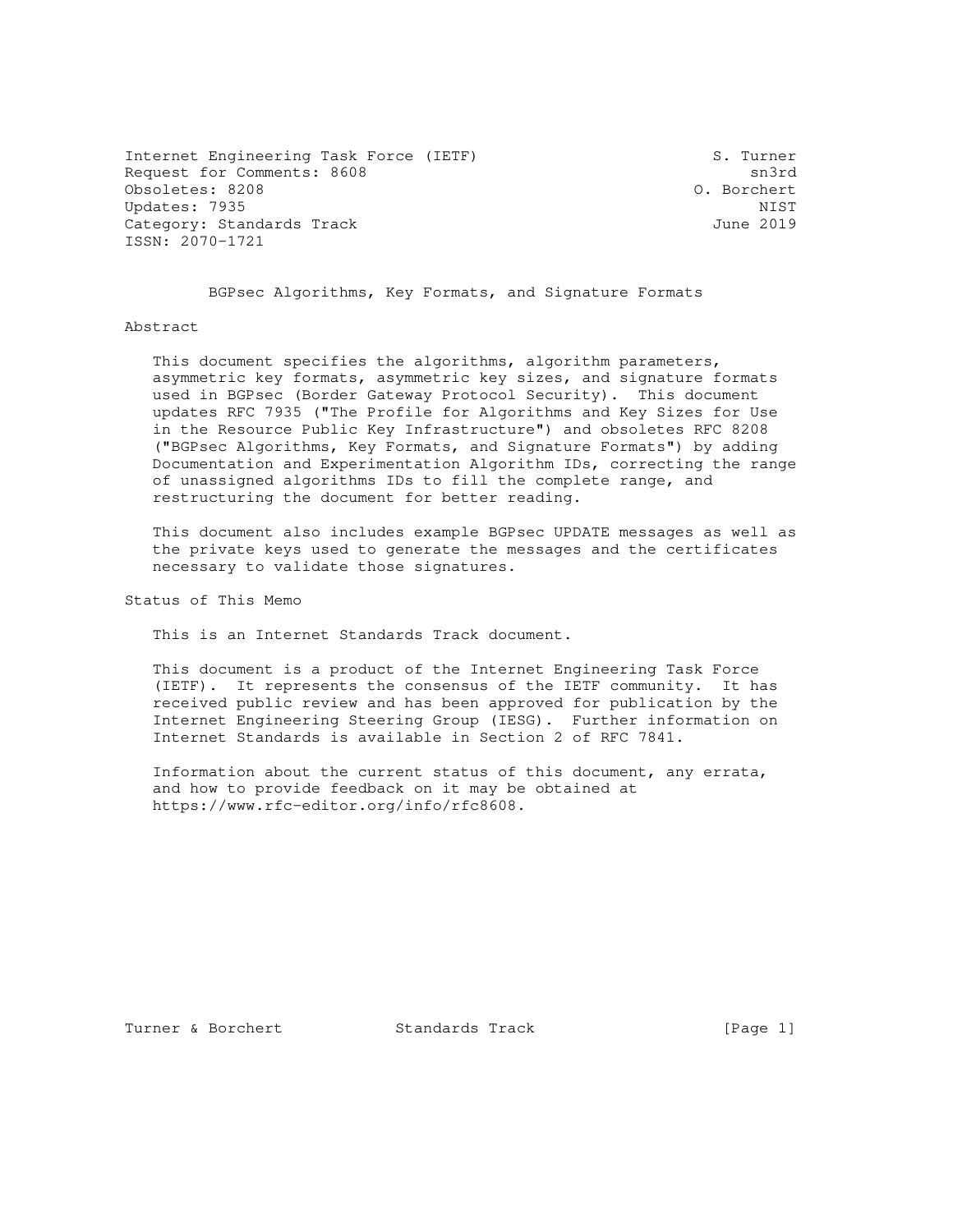## Copyright Notice

 Copyright (c) 2019 IETF Trust and the persons identified as the document authors. All rights reserved.

 This document is subject to BCP 78 and the IETF Trust's Legal Provisions Relating to IETF Documents

 (https://trustee.ietf.org/license-info) in effect on the date of publication of this document. Please review these documents carefully, as they describe your rights and restrictions with respect to this document. Code Components extracted from this document must include Simplified BSD License text as described in Section 4.e of the Trust Legal Provisions and are provided without warranty as described in the Simplified BSD License.

Table of Contents

| 1.<br>Introduction $\ldots \ldots \ldots \ldots \ldots \ldots \ldots \ldots$ |  |  |  | 3              |
|------------------------------------------------------------------------------|--|--|--|----------------|
| 1.1.                                                                         |  |  |  | 3              |
| 1.2. Changes from RFC 8208                                                   |  |  |  | 4              |
|                                                                              |  |  |  | $\overline{4}$ |
|                                                                              |  |  |  | 4              |
| 2.2. Signature Algorithms                                                    |  |  |  | 6              |
| 2.2.1. Algorithm ID $0x01$ (1) - (ECDSA P-256)                               |  |  |  | 6              |
| 3. Asymmetric Key Pair Formats                                               |  |  |  | 6              |
| 3.1. Asymmetric Key Pair for Algorithm ID 0x01 (1) - (ECDSA                  |  |  |  |                |
|                                                                              |  |  |  | 6              |
| 3.1.1. Public Key Format                                                     |  |  |  | 6              |
| 3.1.2. Private Key Format                                                    |  |  |  | 7              |
| 4.                                                                           |  |  |  | 7              |
| 5.                                                                           |  |  |  | 7              |
| 6.                                                                           |  |  |  | 7              |
| $7_{\odot}$                                                                  |  |  |  | 7              |
| 8.                                                                           |  |  |  | 9              |
| Normative References<br>8.1.                                                 |  |  |  | 9              |
| 8.2. Informative References                                                  |  |  |  | 11             |
|                                                                              |  |  |  | 12             |
| A.1. Topology and Experiment Description                                     |  |  |  | 12             |
|                                                                              |  |  |  | 12             |
|                                                                              |  |  |  | 16             |
|                                                                              |  |  |  | 18             |
|                                                                              |  |  |  | 21             |
|                                                                              |  |  |  | 21             |

Turner & Borchert Standards Track [Page 2]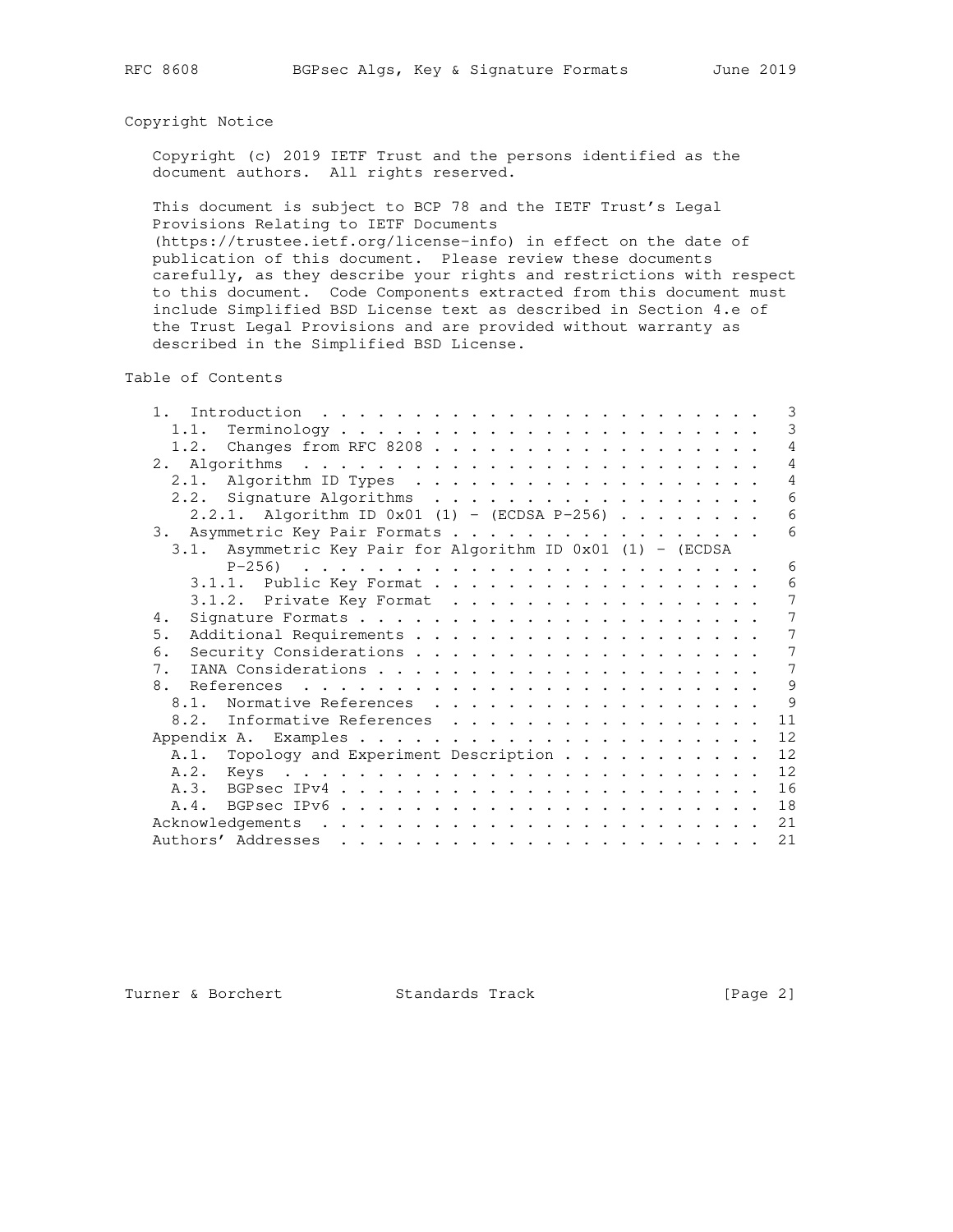1. Introduction

This document specifies the following:

- o the digital signature algorithm and parameters,
- o the hash algorithm and parameters,
- o the algorithm identifier assignment and classification,
- o the public and private key formats, and
- o the signature formats

 used by Resource Public Key Infrastructure (RPKI) Certification Authorities (CAs) and BGPsec (Border Gateway Protocol Security) speakers (i.e., routers). CAs use these algorithms when processing requests for BGPsec Router Certificates [RFC8209]. Examples of when BGPsec routers use these algorithms include requesting BGPsec certificates [RFC8209], signing BGPsec UPDATE messages [RFC8205], and verifying signatures on BGPsec UPDATE messages [RFC8205].

 This document updates [RFC7935] to add support for a) a different algorithm for BGPsec certificate requests, which are issued only by BGPsec speakers; b) a different Subject Public Key Info format for BGPsec certificates, which is needed for the specified BGPsec signature algorithm; and c) different signature formats for BGPsec signatures, which are needed for the specified BGPsec signature algorithm. The BGPsec certificates are differentiated from other RPKI certificates by the use of the BGPsec Extended Key Usage as defined in [RFC8209]. BGPsec uses a different algorithm [RFC6090] [DSS] from the rest of the RPKI to provide similar security with smaller keys, making the certificates smaller; these algorithms also result in smaller signatures, which make the PDUs smaller.

 Appendix A (non-normative) contains example BGPsec UPDATE messages as well as the private keys used to generate the messages and the certificates necessary to validate the signatures.

## 1.1. Terminology

 The key words "MUST", "MUST NOT", "REQUIRED", "SHALL", "SHALL NOT", "SHOULD", "SHOULD NOT", "RECOMMENDED", "NOT RECOMMENDED", "MAY", and "OPTIONAL" in this document are to be interpreted as described in BCP 14 [RFC2119] [RFC8174] when, and only when, they appear in all capitals, as shown here.

Turner & Borchert **Standards Track** [Page 3]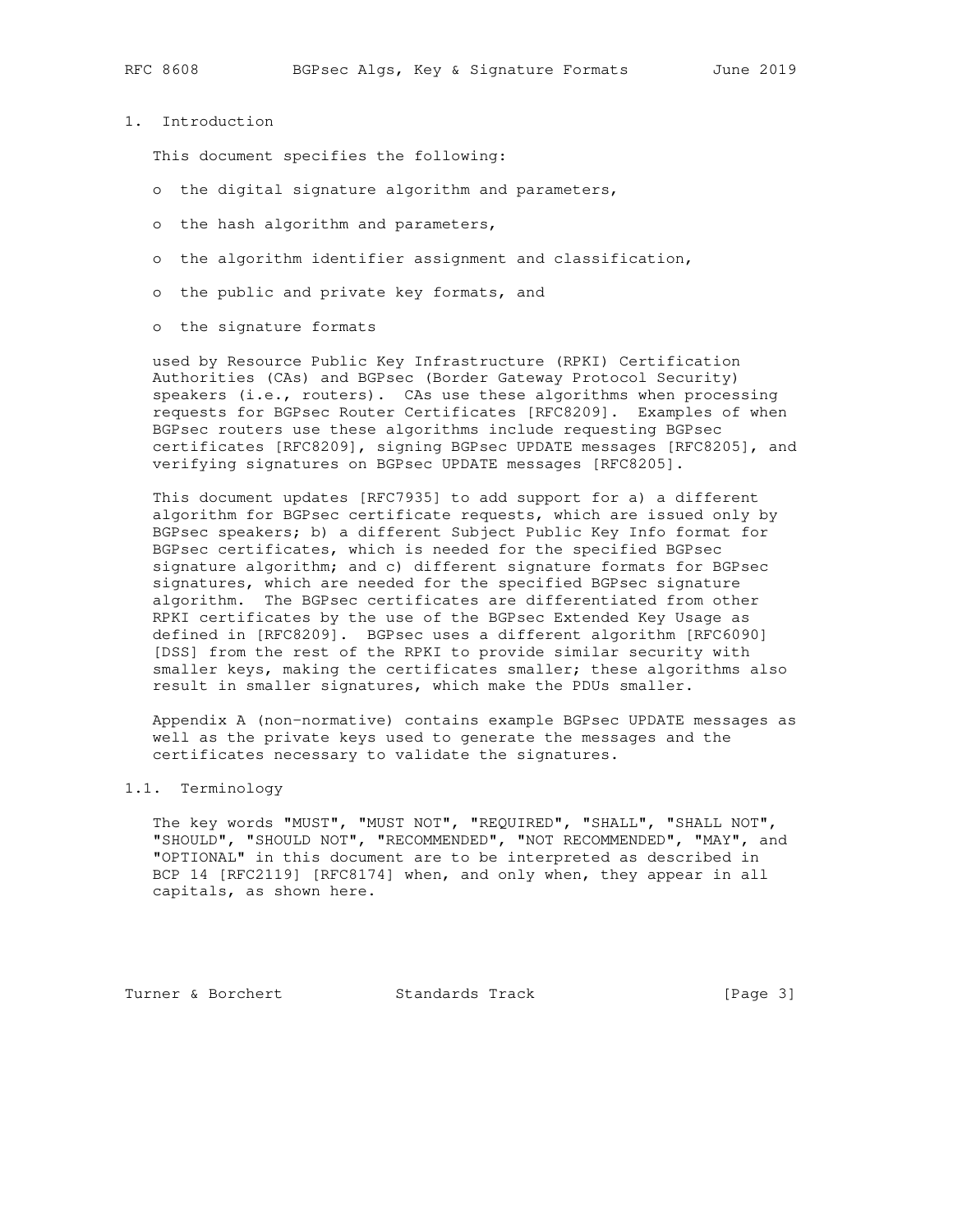## 1.2. Changes from RFC 8208

 This section describes the significant changes between [RFC8208] and this document.

- o Added Section 2.1 containing Algorithm ID types. Also, the interpretation of these IDs is described.
- o Restructured Sections 2 and 3 to align with the corresponding algorithm suite identifier value.
- o Corrected the range for unassigned algorithm suite identifier values.
- o Added Documentation algorithm suite identifier values.
- o Added Experimentation algorithm suite identifier values.
- o Changed the next-hop IP in Appendix A's IPv6 example to use a private usage IPv6 address.

2. Algorithms

 The algorithms used to compute signatures on CA certificates, BGPsec Router Certificates, and Certificate Revocation Lists (CRLs) are as specified in Section 2 of [RFC7935]. This section addresses algorithms used by BGPsec [RFC8205] [DSS]. For example, these algorithms are used by BGPsec routers to sign and verify BGPsec UPDATE messages. To identify which algorithm is used, the BGPsec UPDATE message contains the corresponding algorithm ID in each Signature\_Block of the BGPsec UPDATE message.

2.1. Algorithm ID Types

 Algorithms in BGPsec UPDATE messages are identified by the Algorithm Suite Identifier field (algorithm ID) within the Signature\_Block (see Section 3.2 of [RFC8205]).

This document specifies five types of Algorithm IDs:

o Reserved Algorithm ID

Reserved algorithm IDs are the values  $0x00$  (0) and  $0xFF$  (255). These IDs MUST NOT be used in a Signature\_Block, and if encountered, the router MUST treat BGPsec UPDATE messages as malformed [RFC4271].

Turner & Borchert **Standards Track** [Page 4]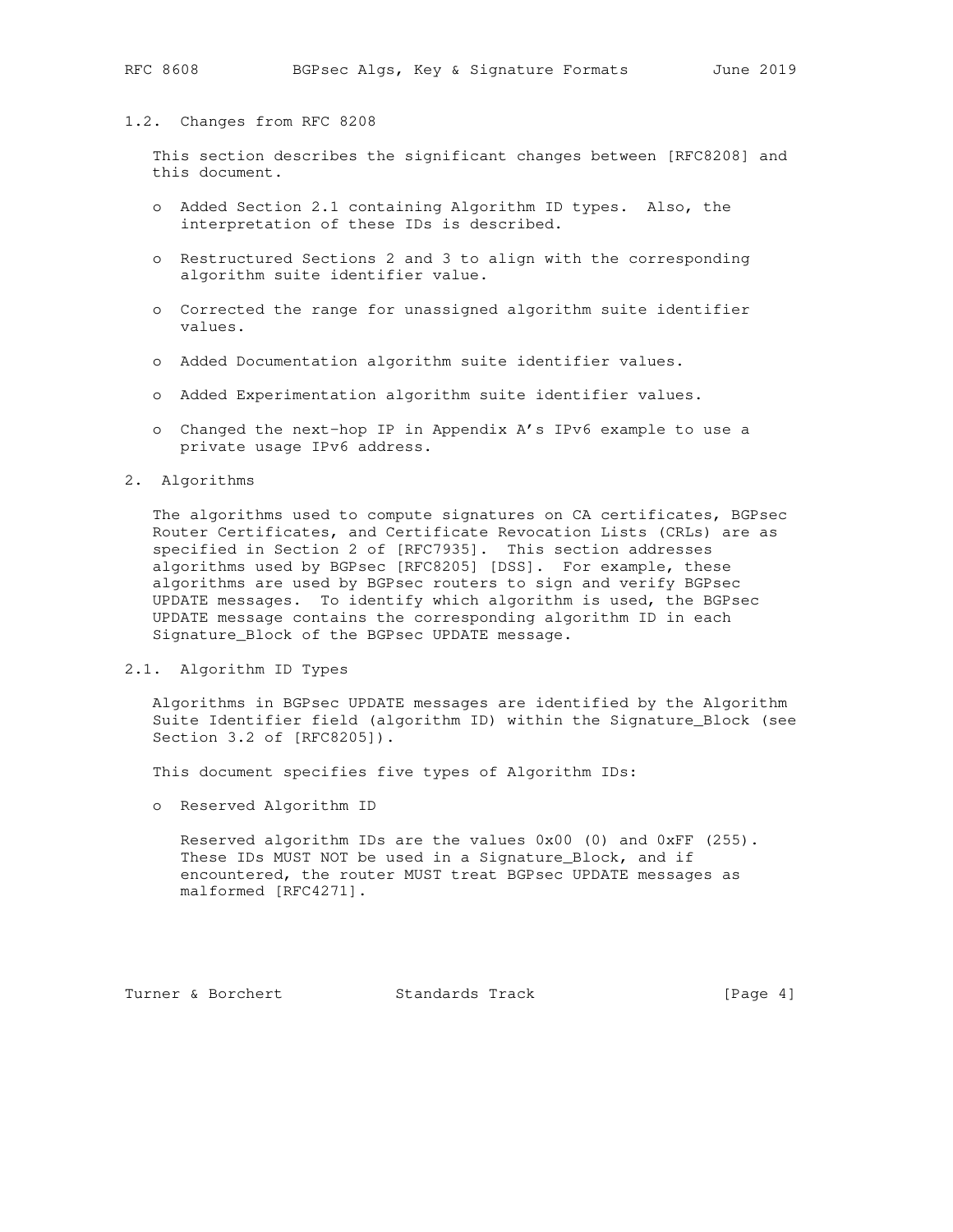o Signature Algorithm ID

 Signature algorithms are defined in Section 2.2 of this document. Processing of BGPsec UPDATE signing and validation using signature algorithms is described at length in Sections 4.2 and 5.2 of [RFC8205].

o Unassigned Algorithm ID

 This type of Algorithm ID is free for future assignments and MUST NOT be used until an algorithm is officially assigned (see Section 7). In case a router encounters an unassigned algorithm ID in one of the Signature\_Blocks of a BGPsec UPDATE message, the router SHOULD process the Signature\_Block as an unsupported algorithm as specified in Section 5.2 of [RFC8205].

o Experimentation Algorithm ID

 Experimentation algorithm IDs span from 0xF7 (247) to 0xFA (250). To allow experimentation to accurately describe deployment examples, the use of publicly assigned algorithm IDs is inappropriate, and a reserved block of Experimentation algorithm IDs is required. This ensures that experimentation does not clash with assigned algorithm IDs in deployed networks and mitigates the risks to operational integrity of the network through inappropriate use of experimentation to perform literal configuration of routing elements on production systems. A router that encounters an algorithm ID of this type outside of an experimental network SHOULD treat it the same as an unsupported algorithm as specified in Section 5.2 of [RFC8205].

o Documentation Algorithm ID

 Documentation algorithm IDs span from 0xFB (251) to 0xFE (254). To allow documentation to accurately describe deployment examples, the use of publicly assigned algorithm IDs is inappropriate, and a reserved block of Documentation algorithm IDs is required. This ensures that documentation does not clash with assigned algorithm IDs in deployed networks and mitigates the risks to operational integrity of the network through inappropriate use of documentation to perform literal configuration of routing elements on production systems. A router that encounters an algorithm ID of this type SHOULD treat it the same as an unsupported algorithm as specified in Section 5.2 of [RFC8205].

Turner & Borchert **Standards Track** [Page 5]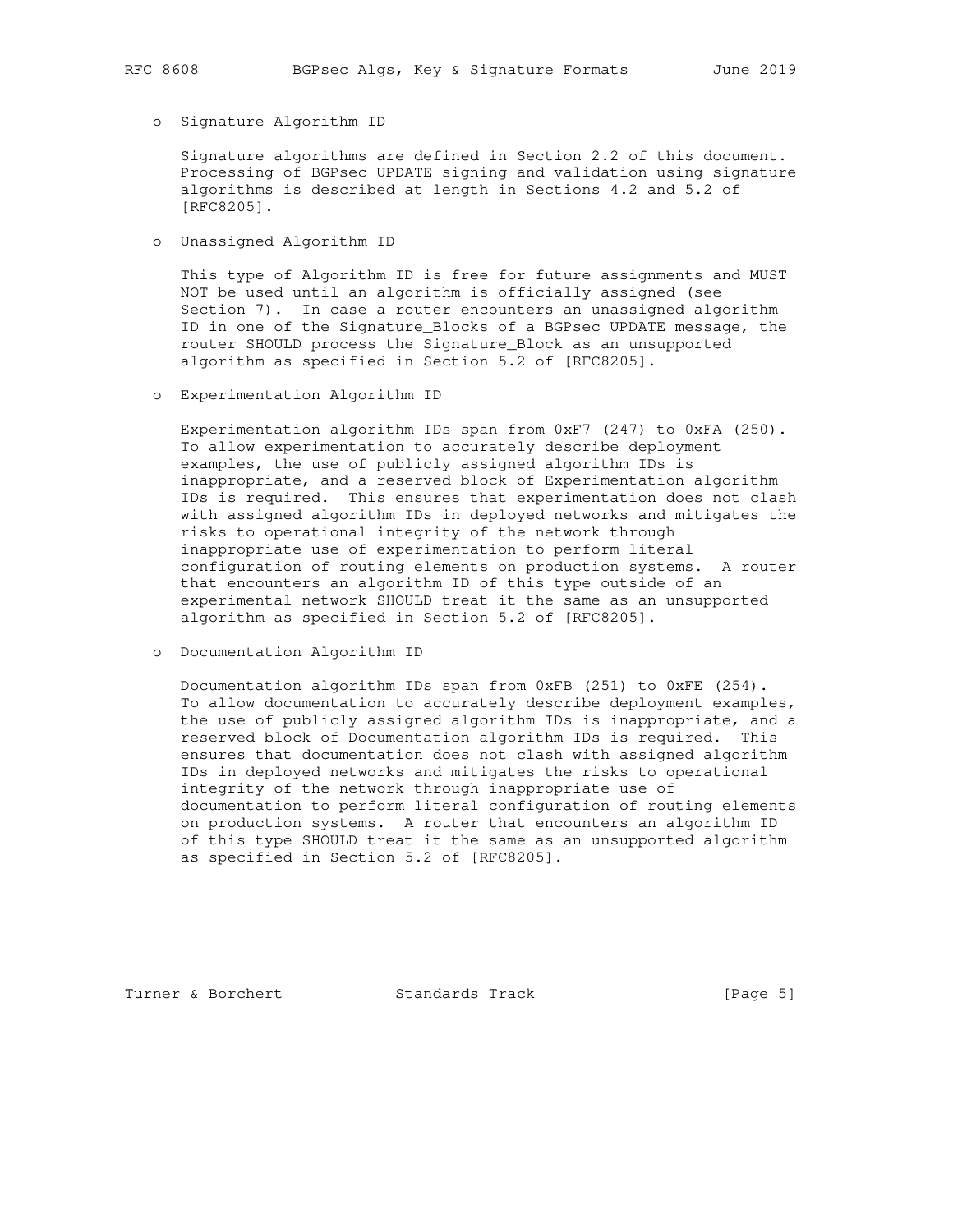# 2.2. Signature Algorithms

- 2.2.1. Algorithm ID 0x01 (1) (ECDSA P-256)
	- o The signature algorithm used MUST be the Elliptic Curve Digital Signature Algorithm (ECDSA) with curve P-256 [RFC6090] [DSS].
	- o The hash algorithm used MUST be SHA-256 [SHS].

 Hash algorithms are not identified by themselves in certificates or BGPsec UPDATE messages. They are represented by an OID that combines the hash algorithm with the digital signature algorithm as follows:

- o The ecdsa-with-SHA256 OID [RFC5480] MUST appear in the Public-Key Cryptography Standards #10 (PKCS #10) signatureAlgorithm field [RFC2986] or in the Certificate Request Message Format (CRMF) POPOSigningKey algorithm field [RFC4211]; where the OID is placed depends on the certificate request format generated.
- o In BGPsec UPDATE messages, the ECDSA with SHA-256 algorithm suite identifier value 0x01 (1) (see Section 7) is included in the Signature\_Block List's Algorithm Suite Identifier field.
- 3. Asymmetric Key Pair Formats

 The key formats used to compute signatures on CA certificates, BGPsec Router Certificates, and CRLs are as specified in Section 3 of [RFC7935]. This section addresses key formats found in the BGPsec Router Certificate requests and in BGPsec Router Certificates.

3.1. Asymmetric Key Pair for Algorithm ID 0x01 (1) - (ECDSA P-256)

 The ECDSA private keys used to compute signatures for certificate requests and BGPsec UPDATE messages MUST be associated with the P-256 elliptic curve domain parameters [RFC5480]. The public key pair MUST use the uncompressed form.

3.1.1. Public Key Format

 The Subject's public key is included in subjectPublicKeyInfo [RFC5280]. It has two sub-fields: algorithm and subjectPublicKey. The values for the structures and their sub-structures follow:

 o algorithm (an AlgorithmIdentifier type): The id-ecPublicKey OID MUST be used in the algorithm field, as specified in Section 2.1.1 of [RFC5480]. The value for the associated parameters MUST be secp256r1, as specified in Section 2.1.1.1 of [RFC5480].

Turner & Borchert Standards Track [Page 6]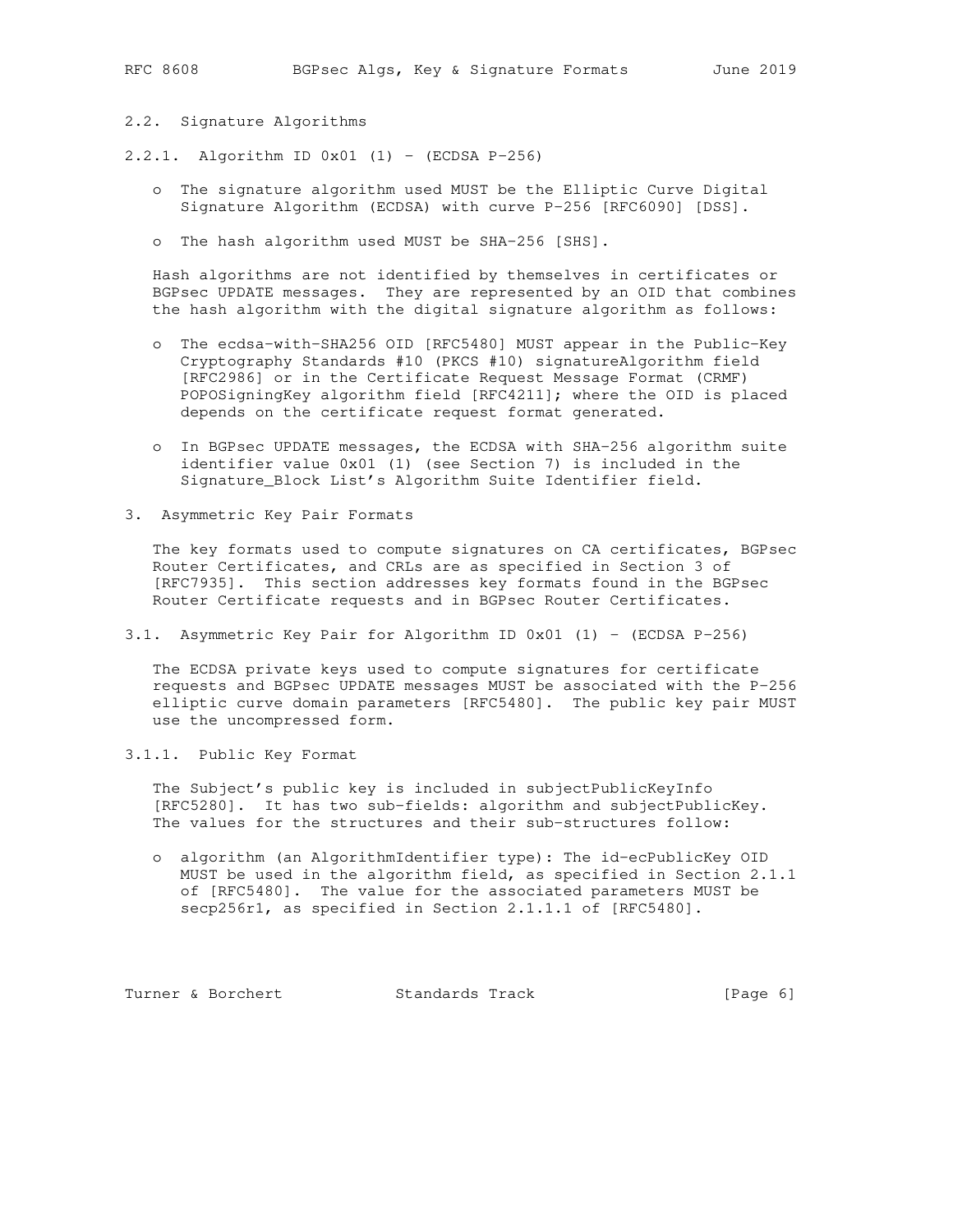- o subjectPublicKey: ECPoint MUST be used to encode the certificate's subjectPublicKey field, as specified in Section 2.2 of [RFC5480].
- 3.1.2. Private Key Format

Local policy determines private key format.

4. Signature Formats

 The structure for the certificate's and CRL's signature field MUST be as specified in Section 4 of [RFC7935]; this is the same format used by other RPKI certificates. The structure for the certification request's and BGPsec UPDATE message's signature field MUST be as specified in Section 2.2.3 of [RFC3279].

5. Additional Requirements

 It is anticipated that BGPsec will require the adoption of updated key sizes and a different set of signature and hash algorithms over time, in order to maintain an acceptable level of cryptographic security. This profile should be updated to specify such future requirements, when appropriate.

 The recommended procedures to implement such a transition of key sizes and algorithms are specified in [RFC6916].

6. Security Considerations

 The security considerations of [RFC3279], [RFC5480], [RFC6090], [RFC7935], and [RFC8209] apply to certificates. The security considerations of [RFC3279], [RFC6090], [RFC7935], and [RFC8209] apply to certification requests. The security considerations of [RFC3279], [RFC6090], and [RFC8205] apply to BGPsec UPDATE messages. No new security considerations are introduced as a result of this specification.

7. IANA Considerations

 The Internet Assigned Numbers Authority (IANA) has created the "BGPsec Algorithm Suites" registry in the Resource Public Key Infrastructure (RPKI) group. The one-octet algorithm suite identifiers assigned by IANA identify the digest algorithm and signature algorithm used in the BGPsec Signature\_Block List's Algorithm Suite Identifier field.

 Per [RFC8208], IANA registered a single algorithm suite identifier for the digest algorithm SHA-256 [SHS] and for the signature algorithm ECDSA on the P-256 curve [RFC6090] [DSS]. This identifier

Turner & Borchert Standards Track [Page 7]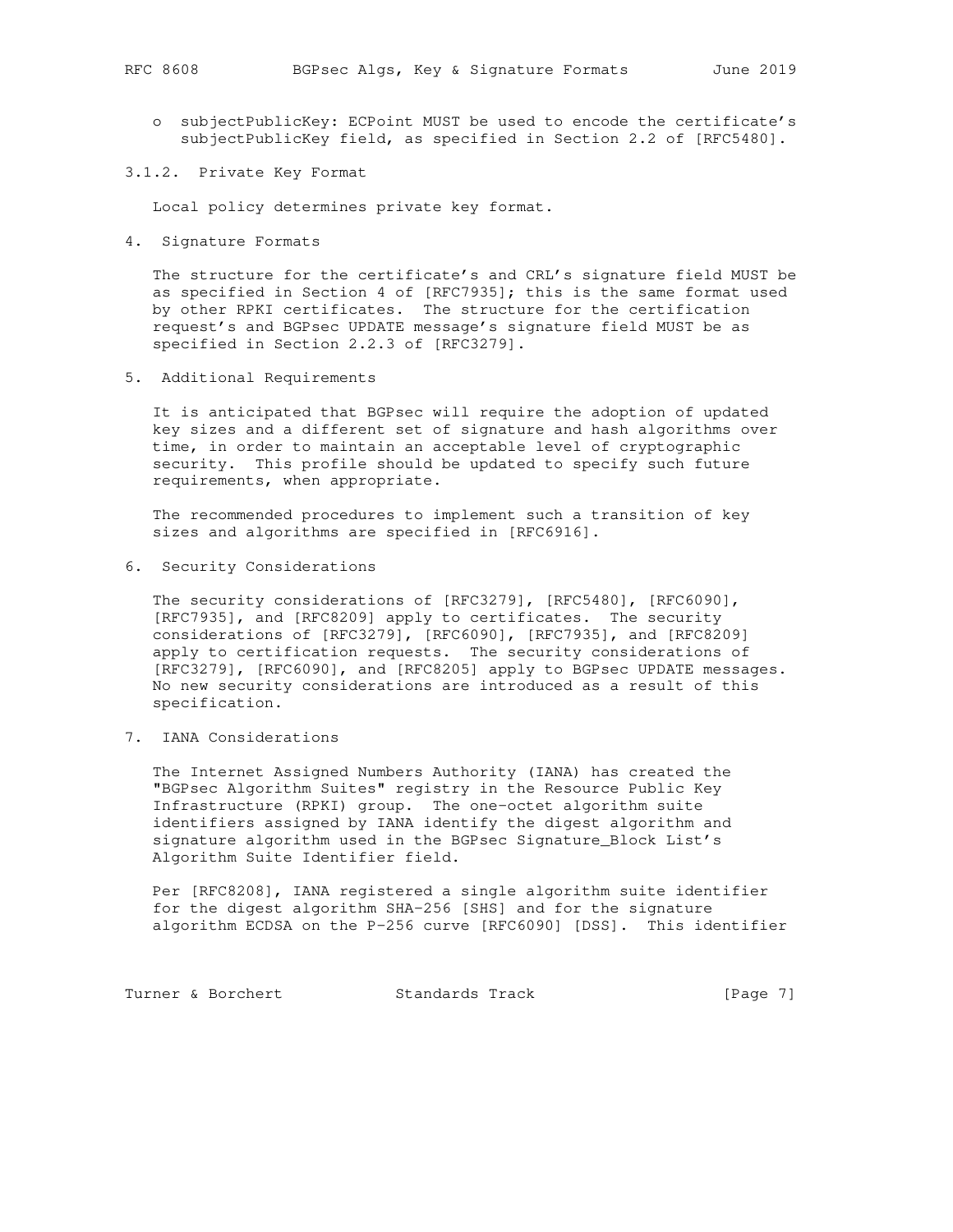is still valid, and IANA has updated the registration to refer to this document.

 IANA has modified the range of the "Unassigned" address space from "0x2-0xEF" to "0x02-0xF6":

| Algorithm<br>Suite<br>Identifier | Digest<br>Algorithm | Signature<br>Algorithm | Specification<br>Pointer |
|----------------------------------|---------------------|------------------------|--------------------------|
| $0x02-0xF6$                      | Unassigned          | Unassigned             |                          |

 In addition, IANA has registered the following address spaces for "Experimentation" and "Documentation":

|            | Algorithm Digest | Signature | Specification |
|------------|------------------|-----------|---------------|
| Suite      | Algorithm        | Algorithm | Pointer       |
| Identifier |                  |           |               |

| $0xF7-0xFA$      |               | Experimentation   Experimentation   This document |               |
|------------------|---------------|---------------------------------------------------|---------------|
| $0$ xFB- $0$ xFE | Documentation | Documentation                                     | This document |

 The "BGPsec Algorithm Suites" registry in the RPKI group now contains the following values:

| Algorithm  | Digest    | Signature | Specification |
|------------|-----------|-----------|---------------|
| Suite      | Algorithm | Algorithm | Pointer       |
| Identifier |           |           |               |

| $0 \times 00$ | Reserved        | Reserved        | This document                             |
|---------------|-----------------|-----------------|-------------------------------------------|
| $0 \times 01$ | $SHA-256$       | $ECDSA P-256$   | [SHS] [DSS]<br>[RFC6090]<br>This document |
| $0x02-0xF6$   | Unassigned      | Unassigned      |                                           |
| $0xF7-0xFA$   | Experimentation | Experimentation | This document                             |
| $0xFB-0xFE$   | Documentation   | Documentation   | This document                             |
| $0 \times FF$ | Reserved        | Reserved        | This document                             |
|               |                 |                 |                                           |

Turner & Borchert Standards Track [Page 8]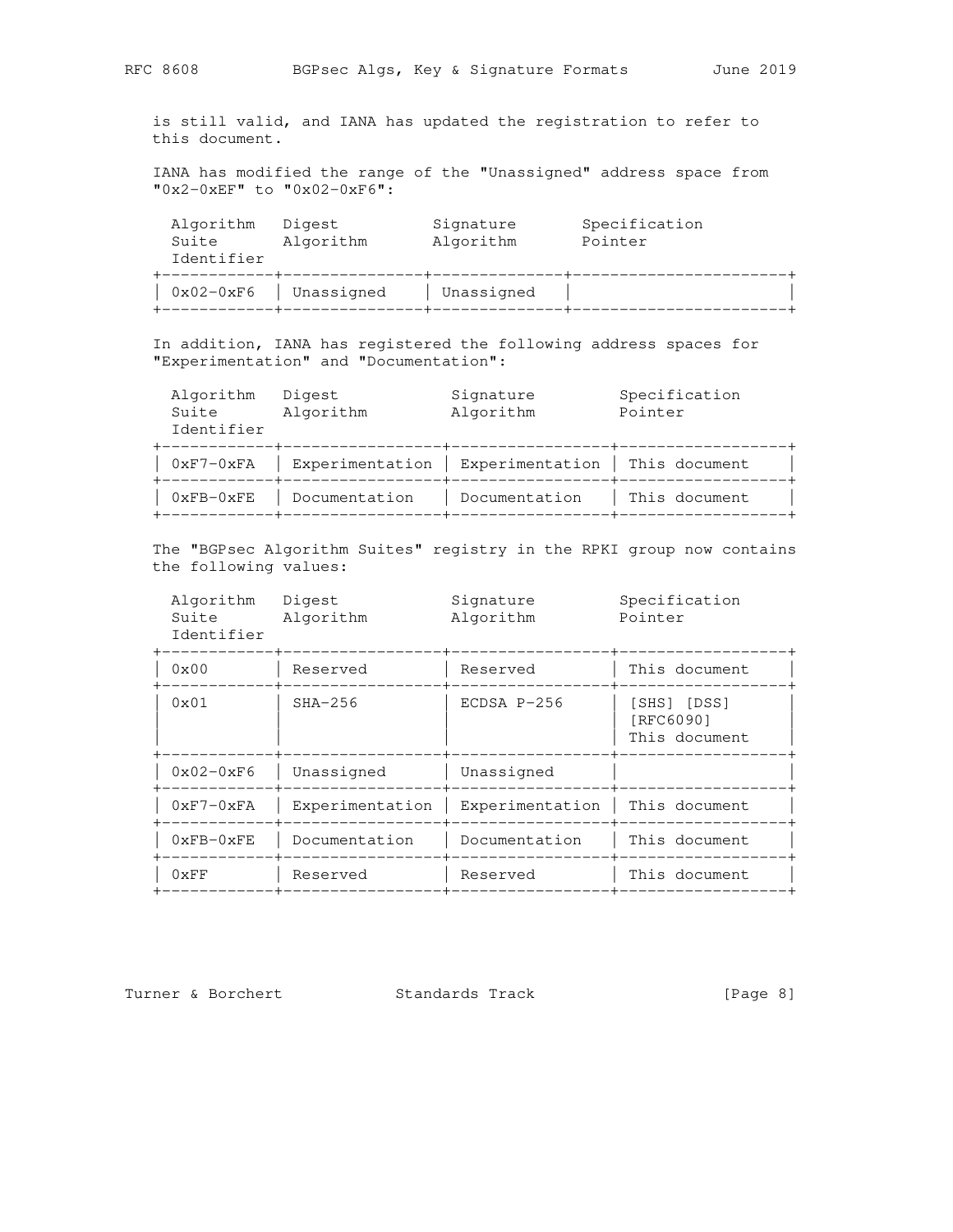Future assignments are to be made using the Standards Action process defined in [RFC8126]. Assignments consist of the one-octet algorithm suite identifier value and the associated digest algorithm name and signature algorithm name.

- 8. References
- 8.1. Normative References
	- [RFC2119] Bradner, S., "Key words for use in RFCs to Indicate Requirement Levels", BCP 14, RFC 2119, DOI 10.17487/RFC2119, March 1997, <https://www.rfc-editor.org/info/rfc2119>.
	- [RFC2986] Nystrom, M. and B. Kaliski, "PKCS #10: Certification Request Syntax Specification Version 1.7", RFC 2986, DOI 10.17487/RFC2986, November 2000, <https://www.rfc-editor.org/info/rfc2986>.
	- [RFC3279] Bassham, L., Polk, W., and R. Housley, "Algorithms and Identifiers for the Internet X.509 Public Key Infrastructure Certificate and Certificate Revocation List (CRL) Profile", RFC 3279, DOI 10.17487/RFC3279, April 2002, <https://www.rfc-editor.org/info/rfc3279>.
	- [RFC4211] Schaad, J., "Internet X.509 Public Key Infrastructure Certificate Request Message Format (CRMF)", RFC 4211, DOI 10.17487/RFC4211, September 2005, <https://www.rfc-editor.org/info/rfc4211>.
	- [RFC4271] Rekhter, Y., Ed., Li, T., Ed., and S. Hares, Ed., "A Border Gateway Protocol 4 (BGP-4)", RFC 4271, DOI 10.17487/RFC4271, January 2006, <https://www.rfc-editor.org/info/rfc4271>.
	- [RFC5280] Cooper, D., Santesson, S., Farrell, S., Boeyen, S., Housley, R., and W. Polk, "Internet X.509 Public Key Infrastructure Certificate and Certificate Revocation List (CRL) Profile", RFC 5280, DOI 10.17487/RFC5280, May 2008, <https://www.rfc-editor.org/info/rfc5280>.
	- [RFC5480] Turner, S., Brown, D., Yiu, K., Housley, R., and T. Polk, "Elliptic Curve Cryptography Subject Public Key Information", RFC 5480, DOI 10.17487/RFC5480, March 2009, <https://www.rfc-editor.org/info/rfc5480>.

Turner & Borchert **Standards Track** [Page 9]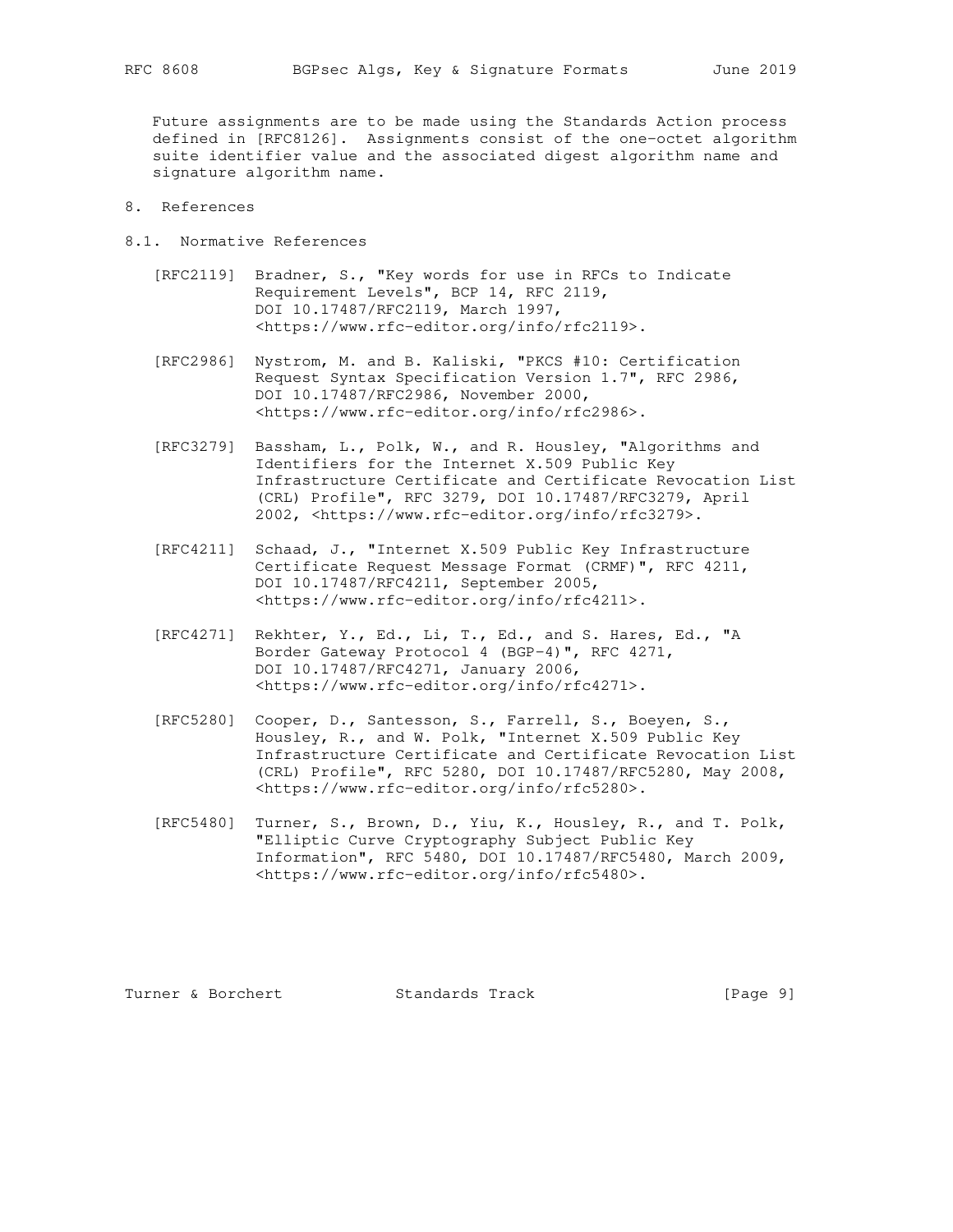- [RFC6090] McGrew, D., Igoe, K., and M. Salter, "Fundamental Elliptic Curve Cryptography Algorithms", RFC 6090, DOI 10.17487/RFC6090, February 2011, <https://www.rfc-editor.org/info/rfc6090>.
- [RFC6916] Gagliano, R., Kent, S., and S. Turner, "Algorithm Agility Procedure for the Resource Public Key Infrastructure (RPKI)", BCP 182, RFC 6916, DOI 10.17487/RFC6916, April 2013, <https://www.rfc-editor.org/info/rfc6916>.
- [RFC7935] Huston, G. and G. Michaelson, Ed., "The Profile for Algorithms and Key Sizes for Use in the Resource Public Key Infrastructure", RFC 7935, DOI 10.17487/RFC7935, August 2016, <https://www.rfc-editor.org/info/rfc7935>.
- [RFC8126] Cotton, M., Leiba, B., and T. Narten, "Guidelines for Writing an IANA Considerations Section in RFCs", BCP 26, RFC 8126, DOI 10.17487/RFC8126, June 2017, <https://www.rfc-editor.org/info/rfc8126>.
- [RFC8174] Leiba, B., "Ambiguity of Uppercase vs Lowercase in RFC 2119 Key Words", BCP 14, RFC 8174, DOI 10.17487/RFC8174, May 2017, <https://www.rfc-editor.org/info/rfc8174>.
- [RFC8205] Lepinski, M., Ed. and K. Sriram, Ed., "BGPsec Protocol Specification", RFC 8205, DOI 10.17487/RFC8205, September 2017, <https://www.rfc-editor.org/info/rfc8205>.
- [RFC8208] Turner, S. and O. Borchert, "BGPsec Algorithms, Key Formats, and Signature Formats", RFC 8208, DOI 10.17487/RFC8208, September 2017, <https://www.rfc-editor.org/info/rfc8208>.
- [RFC8209] Reynolds, M., Turner, S., and S. Kent, "A Profile for BGPsec Router Certificates, Certificate Revocation Lists, and Certification Requests", RFC 8209, DOI 10.17487/RFC8209, September 2017, <https://www.rfc-editor.org/info/rfc8209>.
- [DSS] National Institute of Standards and Technology, "Digital Signature Standard (DSS)", NIST FIPS Publication 186-4, DOI 10.6028/NIST.FIPS.186-4, July 2013, <https://nvlpubs.nist.gov/nistpubs/FIPS/ NIST.FIPS.186-4.pdf>.

Turner & Borchert **Standards Track** [Page 10]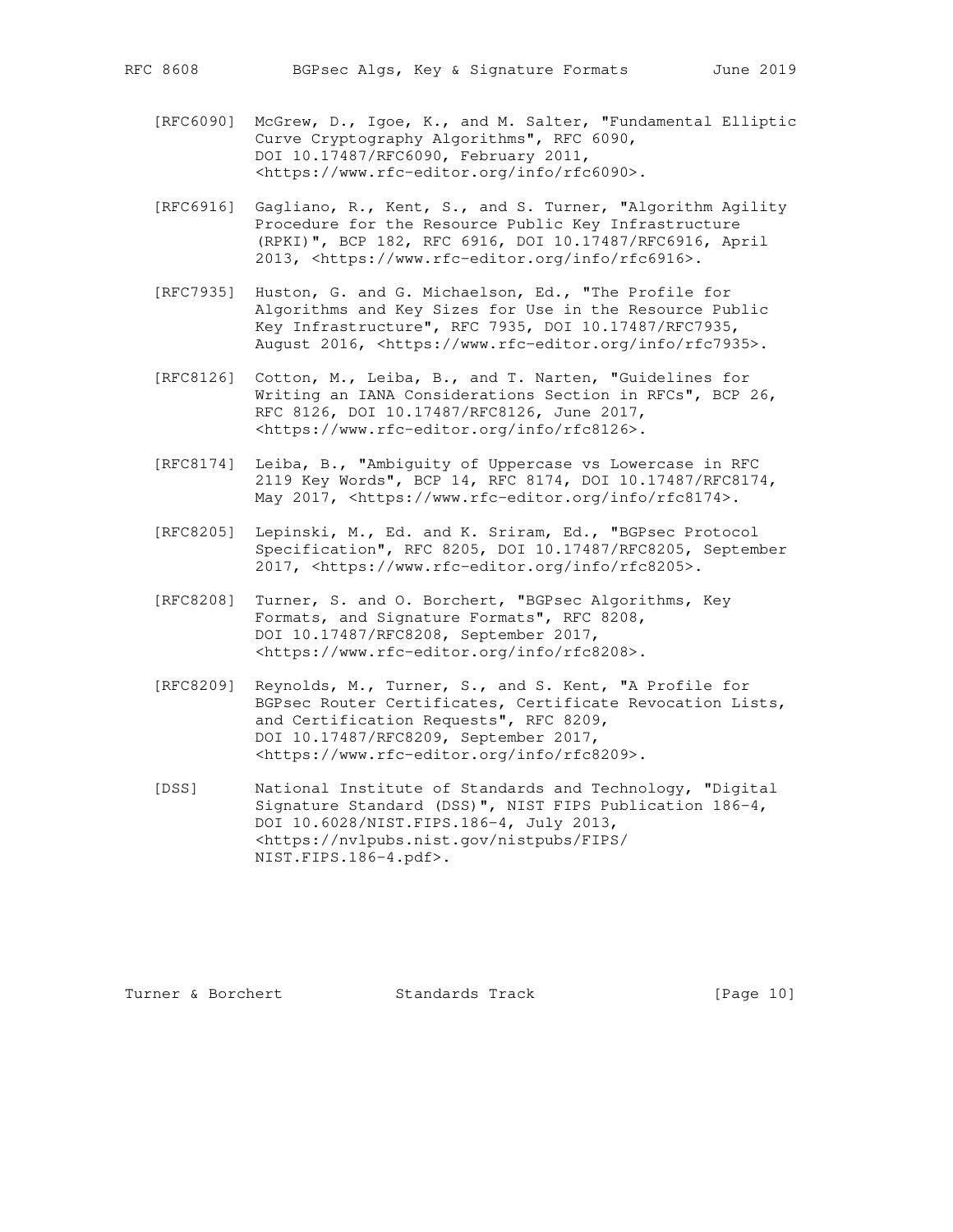[SHS] National Institute of Standards and Technology, "Secure Hash Standard (SHS)", NIST FIPS Publication 180-4, DOI 10.6028/NIST.FIPS.180-4, August 2015, <https://nvlpubs.nist.gov/nistpubs/FIPS/ NIST.FIPS.180-4.pdf>.

8.2. Informative References

- [RFC5398] Huston, G., "Autonomous System (AS) Number Reservation for Documentation Use", RFC 5398, DOI 10.17487/RFC5398, December 2008, <https://www.rfc-editor.org/info/rfc5398>.
- [RFC6979] Pornin, T., "Deterministic Usage of the Digital Signature Algorithm (DSA) and Elliptic Curve Digital Signature Algorithm (ECDSA)", RFC 6979, DOI 10.17487/RFC6979, August 2013, <https://www.rfc-editor.org/info/rfc6979>.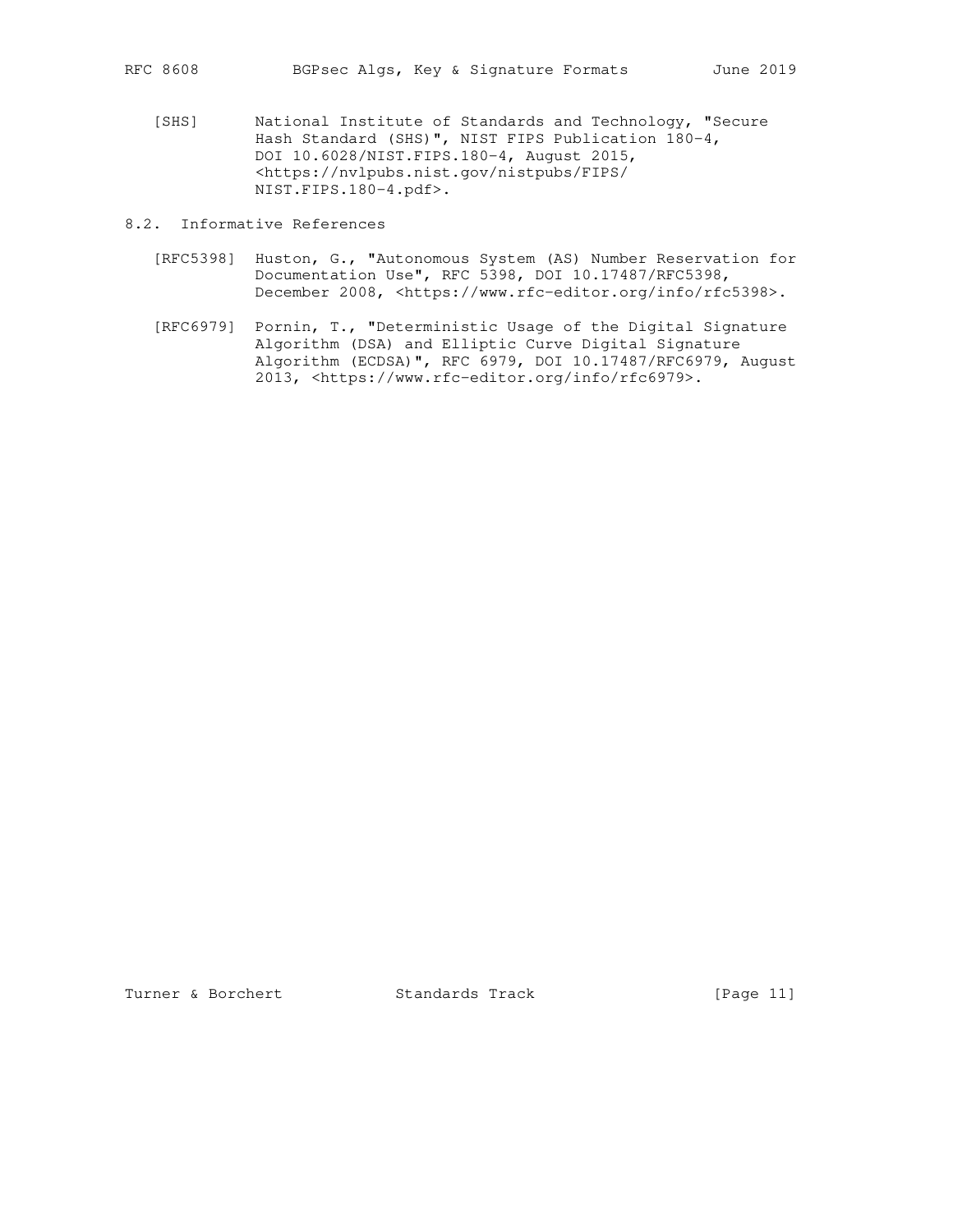Appendix A. Examples

A.1. Topology and Experiment Description

Topology:

AS(64496)----AS(65536)----AS(65537)

Prefix Announcement: AS(64496), 192.0.2.0/24, 2001:db8::/32

 The signature algorithm used in this example is ECDSA P-256, using the algorithm suite identifier ID 0x01 (1) as specified in Section 7 of this document.

A.2. Keys

 For this example, the ECDSA algorithm was provided with a static k to make the result deterministic.

 The k used for all signature operations was taken from [RFC6979], Appendix  $A.2.5$ , "Signatures With SHA-256, message = 'sample'".

 Note: Even though the certificates below are expired, they are still useful within the constraint of this document.

 k = A6E3C57DD01ABE90086538398355DD4C 3B17AA873382B0F24D6129493D8AAD60

 Keys of AS64496: ================

ski: AB4D910F55CAE71A215EF3CAFE3ACC45B5EEC154

private key:

 x = D8AA4DFBE2478F86E88A7451BF075565 709C575AC1C136D081C540254CA440B9

### public key:

- Ux = 7391BABB92A0CB3BE10E59B19EBFFB21 4E04A91E0CBA1B139A7D38D90F77E55A
- Uy = A05B8E695678E0FA16904B55D9D4F5C0
- DFC58895EE50BC4F75D205A25BD36FF5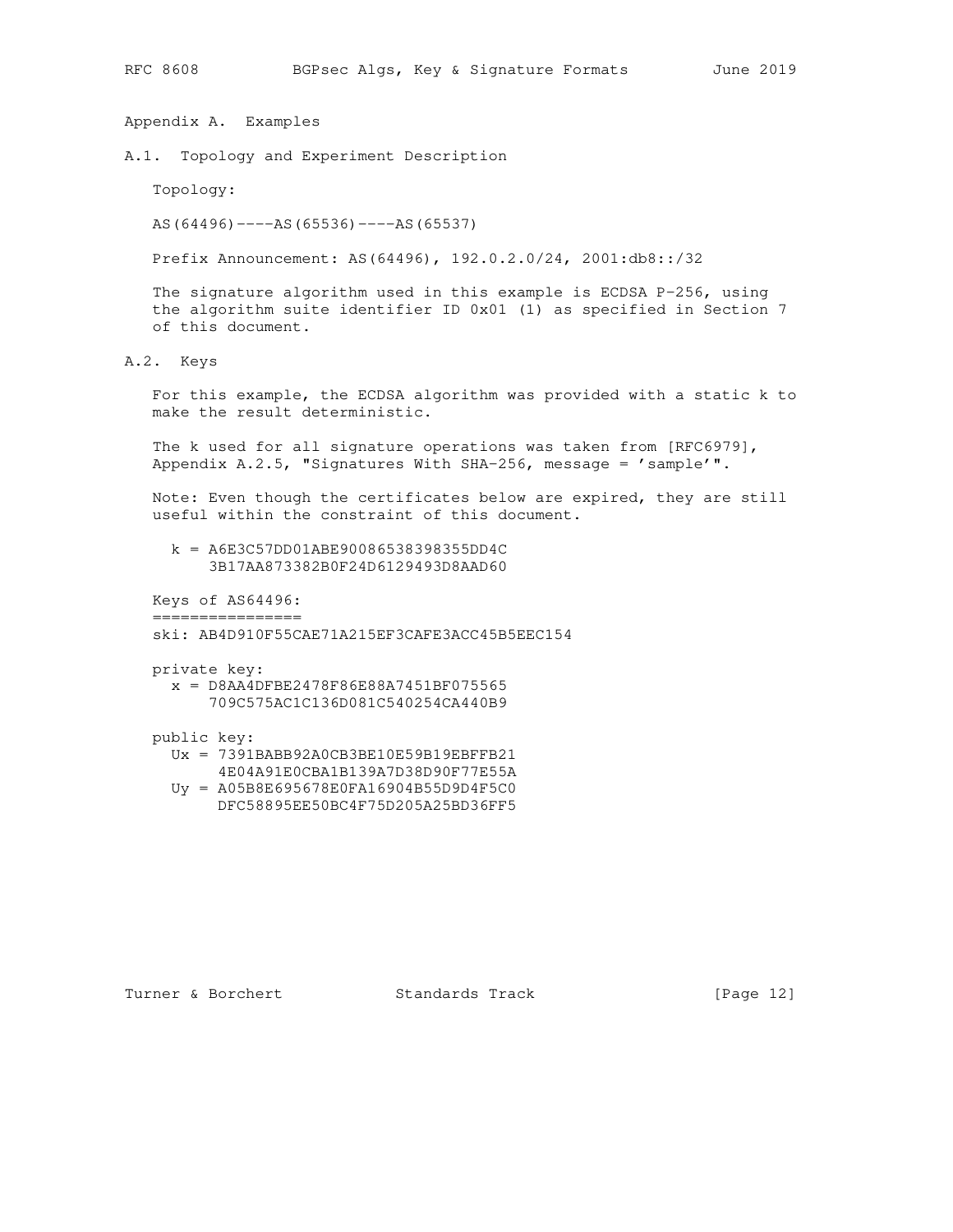```
 Router Key Certificate example using OpenSSL 1.0.1e-fips 11 Feb 2013
 --------------------------------------------------------------------
 Certificate:
    Data:
         Version: 3 (0x2)
         Serial Number: 38655612 (0x24dd67c)
     Signature Algorithm: ecdsa-with-SHA256
         Issuer: CN=ROUTER-0000FBF0
         Validity
             Not Before: Jan 1 05:00:00 2017 GMT
            Not After : Jul 1 05:00:00 2018 GMT
         Subject: CN=ROUTER-0000FBF0
         Subject Public Key Info:
             Public Key Algorithm: id-ecPublicKey
                 Public-Key: (256 bit)
                 pub:
                      04:73:91:ba:bb:92:a0:cb:3b:e1:0e:59:b1:9e:bf:
                     fb:21:4e:04:a9:1e:0c:ba:1b:13:9a:7d:38:d9:0f:
                     77:e5:5a:a0:5b:8e:69:56:78:e0:fa:16:90:4b:55:
                     d9:d4:f5:c0:df:c5:88:95:ee:50:bc:4f:75:d2:05:
                     a2:5b:d3:6f:f5
                 ASN1 OID: prime256v1
         X509v3 extensions:
             X509v3 Key Usage:
                 Digital Signature
             X509v3 Subject Key Identifier:
                 AB:4D:91:0F:55:CA:E7:1A:21:5E:
                 F3:CA:FE:3A:CC:45:B5:EE:C1:54
             X509v3 Extended Key Usage:
                 1.3.6.1.5.5.7.3.30
             sbgp-autonomousSysNum: critical
                 Autonomous System Numbers:
                   64496
                 Routing Domain Identifiers:
                   inherit
     Signature Algorithm: ecdsa-with-SHA256
          30:44:02:20:07:b7:b4:6a:5f:a4:f1:cc:68:36:39:03:a4:83:
          ec:7c:80:02:d2:f6:08:9d:46:b2:ec:2a:7b:e6:92:b3:6f:b1:
          02:20:00:91:05:4a:a1:f5:b0:18:9d:27:24:e8:b4:22:fd:d1:
```
Turner & Borchert **Standards Track** [Page 13]

1c:f0:3d:b1:38:24:5d:64:29:35:28:8d:ee:0c:38:29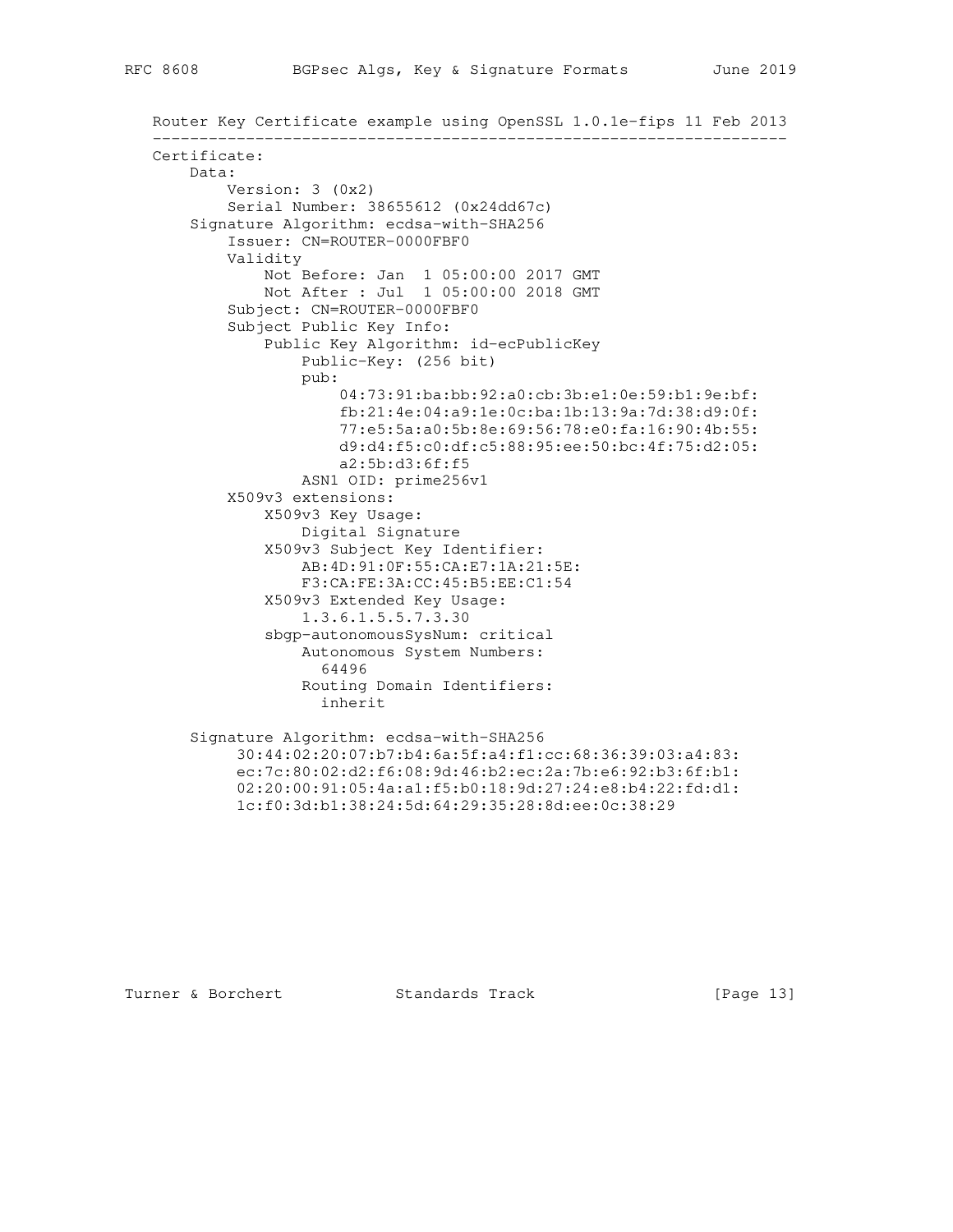```
 -----BEGIN CERTIFICATE-----
 MIIBiDCCAS+gAwIBAgIEAk3WfDAKBggqhkjOPQQDAjAaMRgwFgYDVQQDDA9ST1VU
 RVItMDAwMEZCRjAwHhcNMTcwMTAxMDUwMDAwWhcNMTgwNzAxMDUwMDAwWjAaMRgw
 FgYDVQQDDA9ST1VURVItMDAwMEZCRjAwWTATBgcqhkjOPQIBBggqhkjOPQMBBwNC
 AARzkbq7kqDLO+EOWbGev/shTgSpHgy6GxOafTjZD3flWqBbjmlWeOD6FpBLVdnU
 9cDfxYiV7lC8T3XSBaJb02/1o2MwYTALBgNVHQ8EBAMCB4AwHQYDVR0OBBYEFKtN
 kQ9VyucaIV7zyv46zEW17sFUMBMGA1UdJQQMMAoGCCsGAQUFBwMeMB4GCCsGAQUF
 BwEIAQH/BA8wDaAHMAUCAwD78KECBQAwCgYIKoZIzj0EAwIDRwAwRAIgB7e0al+k
 8cxoNjkDpIPsfIAC0vYInUay7Cp75pKzb7ECIACRBUqh9bAYnSck6LQi/dEc8D2x
 OCRdZCk1KI3uDDgp
 -----END CERTIFICATE-----
 Keys of AS(65536):
 ==================
 ski: 47F23BF1AB2F8A9D26864EBBD8DF2711C74406EC
 private key:
  x = 6CB2E931B112F24554BCDCAAFD9553A9
       519A9AF33C023B60846A21FC95583172
 public key:
   Ux = 28FC5FE9AFCF5F4CAB3F5F85CB212FC1
       E9D0E0DBEAEE425BD2F0D3175AA0E989
   Uy = EA9B603E38F35FB329DF495641F2BA04
        0F1C3AC6138307F257CBA6B8B588F41F
 Router Key Certificate example using OpenSSL 1.0.1e-fips 11 Feb 2013
  --------------------------------------------------------------------
 Certificate:
     Data:
         Version: 3 (0x2)
         Serial Number: 3752143940 (0xdfa52c44)
     Signature Algorithm: ecdsa-with-SHA256
         Issuer: CN=ROUTER-00010000
         Validity
             Not Before: Jan 1 05:00:00 2017 GMT
             Not After : Jul 1 05:00:00 2018 GMT
         Subject: CN=ROUTER-00010000
         Subject Public Key Info:
             Public Key Algorithm: id-ecPublicKey
                 Public-Key: (256 bit)
                 pub:
                      04:28:fc:5f:e9:af:cf:5f:4c:ab:3f:5f:85:cb:21:
                     2f:c1:e9:d0:e0:db:ea:ee:42:5b:d2:f0:d3:17:5a:
                     a0:e9:89:ea:9b:60:3e:38:f3:5f:b3:29:df:49:56:
                     41:f2:ba:04:0f:1c:3a:c6:13:83:07:f2:57:cb:a6:
                     b8:b5:88:f4:1f
                 ASN1 OID: prime256v1
```
Turner & Borchert **Standards Track** [Page 14]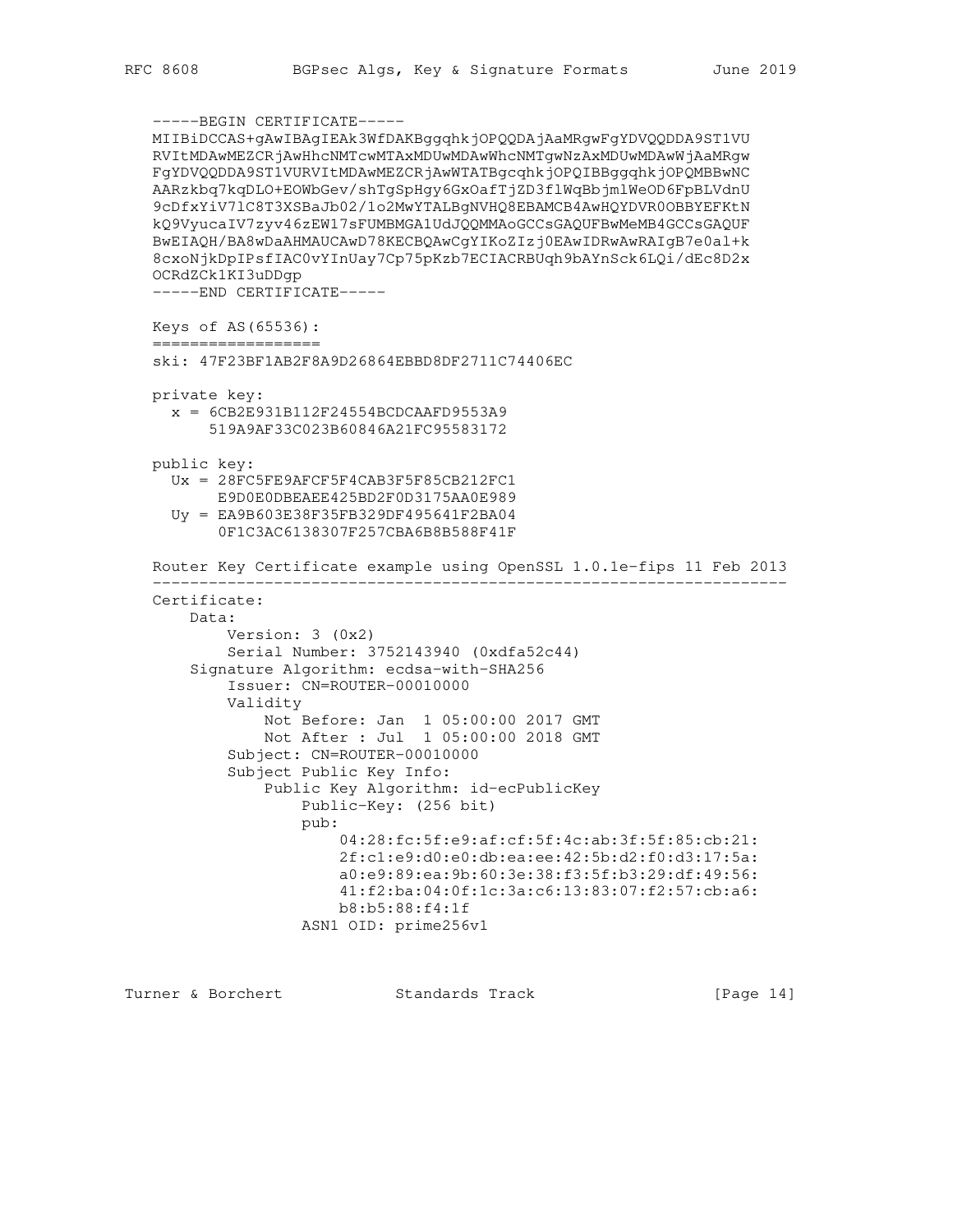X509v3 extensions: X509v3 Key Usage: Digital Signature X509v3 Subject Key Identifier: 47:F2:3B:F1:AB:2F:8A:9D:26:86: 4E:BB:D8:DF:27:11:C7:44:06:EC X509v3 Extended Key Usage: 1.3.6.1.5.5.7.3.30 sbgp-autonomousSysNum: critical Autonomous System Numbers: 65536 Routing Domain Identifiers: inherit

 Signature Algorithm: ecdsa-with-SHA256 30:45:02:21:00:8c:d9:f8:12:96:88:82:74:03:a1:82:82:18: c5:31:00:ee:35:38:e8:fa:ae:72:09:fe:98:67:01:78:69:77: 8c:02:20:5f:ee:3a:bf:10:66:be:28:d3:b3:16:a1:6b:db:66: 21:99:ed:a6:e4:ad:64:3c:ba:bf:44:fb:cb:b7:50:91:74

-----BEGIN CERTIFICATE-----

 MIIBijCCATCgAwIBAgIFAN+lLEQwCgYIKoZIzj0EAwIwGjEYMBYGA1UEAwwPUk9V VEVSLTAwMDEwMDAwMB4XDTE3MDEwMTA1MDAwMFoXDTE4MDcwMTA1MDAwMFowGjEY MBYGA1UEAwwPUk9VVEVSLTAwMDEwMDAwMFkwEwYHKoZIzj0CAQYIKoZIzj0DAQcD QgAEKPxf6a/PX0yrP1+FyyEvwenQ4Nvq7kJb0vDTF1qg6Ynqm2A+OPNfsynfSVZB 8roEDxw6xhODB/JXy6a4tYj0H6NjMGEwCwYDVR0PBAQDAgeAMB0GA1UdDgQWBBRH 8jvxqy+KnSaGTrvY3ycRx0QG7DATBgNVHSUEDDAKBggrBgEFBQcDHjAeBggrBgEF BQcBCAEB/wQPMA2gBzAFAgMBAAChAgUAMAoGCCqGSM49BAMCA0gAMEUCIQCM2fgS loiCdAOhgoIYxTEA7jU46Pqucgn+mGcBeGl3jAIgX+46vxBmvijTsxaha9tmIZnt puStZDy6v0T7y7dQkXQ=

-----END CERTIFICATE-----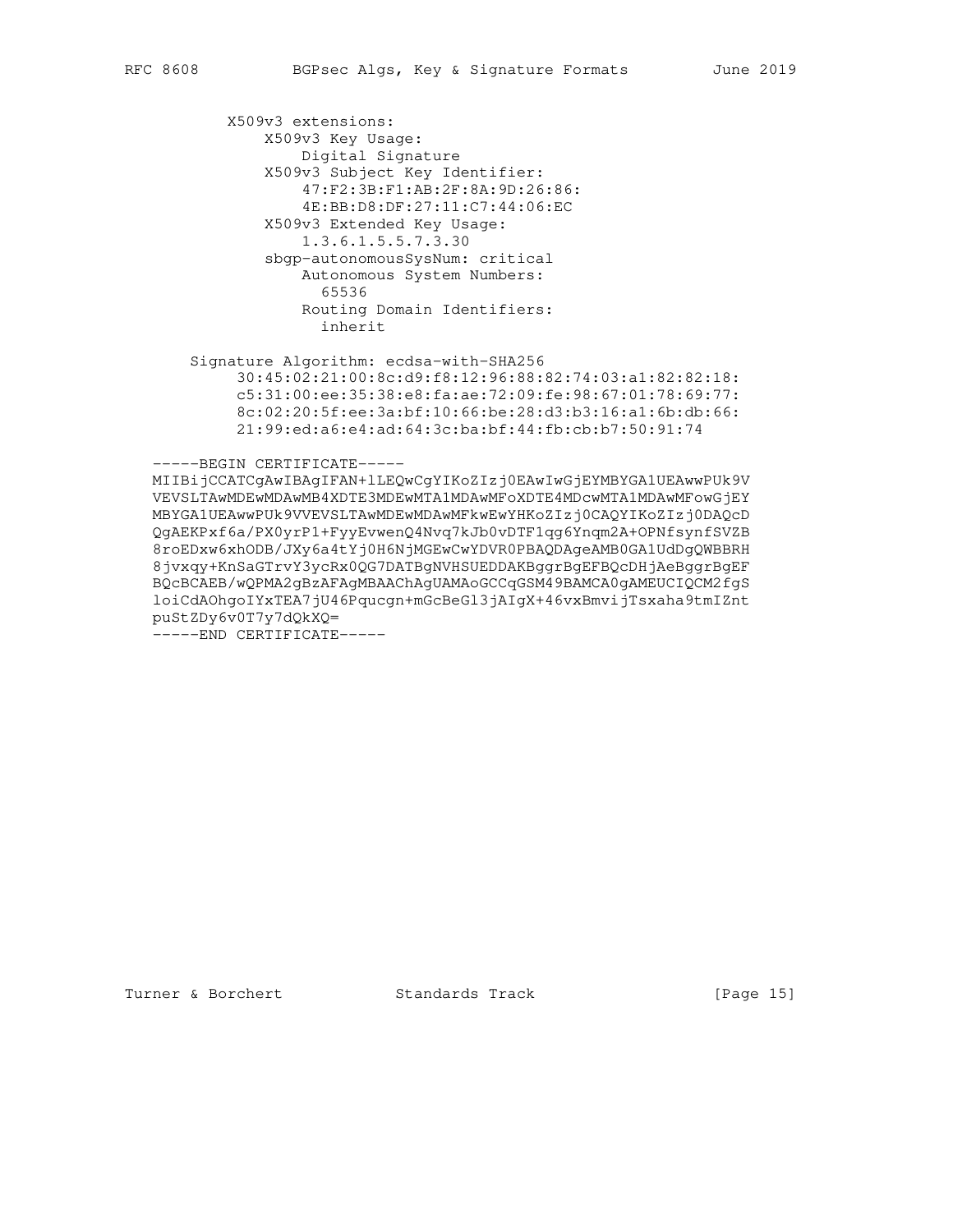## A.3. BGPsec IPv4

| BGPsec IPv4 UPDATE from AS (65536) to AS (65537):     |    |                |    |  |                |                         |          |                      |       |                      |       |    |                   |                         |       |
|-------------------------------------------------------|----|----------------|----|--|----------------|-------------------------|----------|----------------------|-------|----------------------|-------|----|-------------------|-------------------------|-------|
| Binary Form of BGPsec UPDATE (TCP-DUMP):              |    |                |    |  |                |                         |          |                      |       |                      |       |    |                   |                         |       |
| FF FF FF FF FF FF FF FF                               |    |                |    |  |                | FF FF FF FF FF FF FF FF |          |                      |       |                      |       |    |                   |                         |       |
| 01 03 02                                              |    | 0 <sub>0</sub> |    |  | 00 00 EC 40    | 01 01 02 80 04 04 00    |          |                      |       |                      | 00    |    |                   |                         |       |
| 00 00 80                                              |    | 0E             |    |  | OD 00 01 01    | 04 C6 33 64 64 00       |          |                      |       |                      | 18 CO |    |                   |                         |       |
| 00 02                                                 | 90 | 1E             |    |  | 00 CD 00 0E    | 01 00 00 01 00 00 01    |          |                      |       |                      | - 00  |    |                   |                         |       |
| 00 FB F0 00 BF 01 47<br>00<br>86 4E BB D8 DF 27 11 C7 |    |                |    |  |                | F2<br>44 06 EC 00       |          | 3B F1 AB 2F          |       | 8A 9D<br>48 30 46 02 | -26   |    |                   |                         |       |
| 21 00 EF D4 8B 2A AC B6                               |    |                |    |  |                | A8 FD 11 40 DD          |          |                      |       | 9C D4                | 5E    |    |                   |                         |       |
| 81 D6                                                 | 9D | 2C 87          |    |  | 7B 56 AA       | F9 91 C3 4D             |          |                      | OE A8 | 4E AF                |       |    |                   |                         |       |
| 37 16 02 21                                           |    |                | 00 |  | 90 F2 C1       | 29 AB B2 F3             |          |                      |       | 9B 6A 07 96          |       |    |                   |                         |       |
| 3B D5 55 A8                                           |    |                |    |  | 7A B2 B7 33    | 3B                      |          | 7B 91 F1 66 8F D8 61 |       |                      |       |    |                   |                         |       |
| 8C 83 FA C3 F1 AB 4D 91                               |    |                |    |  |                | OF 55 CA E7             |          |                      |       | 1A 21 5E F3          |       |    |                   |                         |       |
| CA FE 3A CC 45 B5 EE C1                               |    |                |    |  |                | 54 00 48                |          | 30 46 02 21          |       |                      | - 00  |    |                   |                         |       |
| EF D4 8B 2A AC B6 A8 FD                               |    |                |    |  |                | 11 40 DD 9C D4 5E 81 D6 |          |                      |       |                      |       |    |                   |                         |       |
| 9D 2C 87                                              |    | 7B 56 AA F9 91 |    |  |                | C3 4D OE A8 4E AF 37 16 |          |                      |       |                      |       |    |                   |                         |       |
| 02 21 00 8E 21 F6 0E 44                               |    |                |    |  |                | C6 06 6C 8B 8A 95 A3 C0 |          |                      |       |                      |       |    |                   |                         |       |
| 9D 3A D4 37 95 85 A2 D7 28 EE AD 07 A1 7E D7 AA       |    |                |    |  |                |                         |          |                      |       |                      |       |    |                   |                         |       |
| 05 5E CA                                              |    |                |    |  |                |                         |          |                      |       |                      |       |    |                   |                         |       |
| Signature from AS (64496) to AS (65536):              |    |                |    |  |                |                         |          |                      |       |                      |       |    |                   |                         |       |
| Digest:                                               |    |                |    |  |                | 21 33 E5 CA A0 26 BE 07 |          |                      |       |                      |       |    |                   | 3D 9C 1B 4E FE B9 B9 77 |       |
|                                                       |    |                |    |  |                | 9F 20 F8 F5 DE 29 FA 98 |          |                      |       |                      |       |    |                   | 40 00 9F 60 47 D0 81 54 |       |
| Signature: 30 46 02 21 00 EF D4 8B                    |    |                |    |  |                |                         |          |                      |       | 2A AC B6 A8          |       | FD | 11                |                         | 40 DD |
|                                                       |    |                |    |  |                | 9C D4 5E 81 D6 9D 2C 87 |          |                      |       |                      |       |    | 7B 56 AA F9 91 C3 | 4D OE                   |       |
|                                                       |    |                |    |  |                | A8 4E AF 37 16 02 21 00 |          |                      |       |                      |       |    |                   | 8E 21 F6 OE 44 C6 06 6C |       |
|                                                       |    |                |    |  |                | 8B 8A 95 A3 C0 9D 3A D4 |          |                      |       |                      |       |    |                   | 37 95 85 A2 D7 28 EE AD |       |
|                                                       |    |                |    |  |                | 07 A1 7E D7 AA 05 5E CA |          |                      |       |                      |       |    |                   |                         |       |
| Signature from AS (65536) to AS (65537):              |    |                |    |  |                |                         |          |                      |       |                      |       |    |                   |                         |       |
| Digest:                                               |    |                |    |  |                | 01 4F 24 DA E2 A5 21 90 |          |                      |       |                      |       |    |                   | B0 80 5C 60 5D B0 63 54 |       |
|                                                       |    |                |    |  | 22 3E 93 BA 41 |                         | 1D 3D 82 |                      |       |                      |       |    |                   | A3 EC 26 36 52 OC 5F 84 |       |
| Signature: 30 46 02 21 00 EF D4 8B                    |    |                |    |  |                |                         |          |                      |       | 2A AC B6 A8          |       | FD | 11                | 40 DD                   |       |
|                                                       |    |                |    |  |                | 9C D4 5E 81 D6 9D 2C 87 |          |                      |       |                      |       |    |                   | 7B 56 AA F9 91 C3 4D OE |       |
|                                                       |    |                | A8 |  |                | 4E AF 37 16 02 21 00    |          |                      |       |                      |       |    |                   | 90 F2 C1 29 AB B2 F3 9B |       |
|                                                       |    |                |    |  |                | 6A 07 96 3B D5 55 A8 7A |          |                      |       |                      |       |    |                   | B2 B7 33 3B 7B 91 F1 66 |       |
|                                                       |    |                |    |  |                | 8F D8 61 8C 83 FA C3 F1 |          |                      |       |                      |       |    |                   |                         |       |
|                                                       |    |                |    |  |                |                         |          |                      |       |                      |       |    |                   |                         |       |

 The human-readable output is produced using bgpsec-io, a BGPsec traffic generator that uses a Wireshark-like printout.

Turner & Borchert Standards Track [Page 16]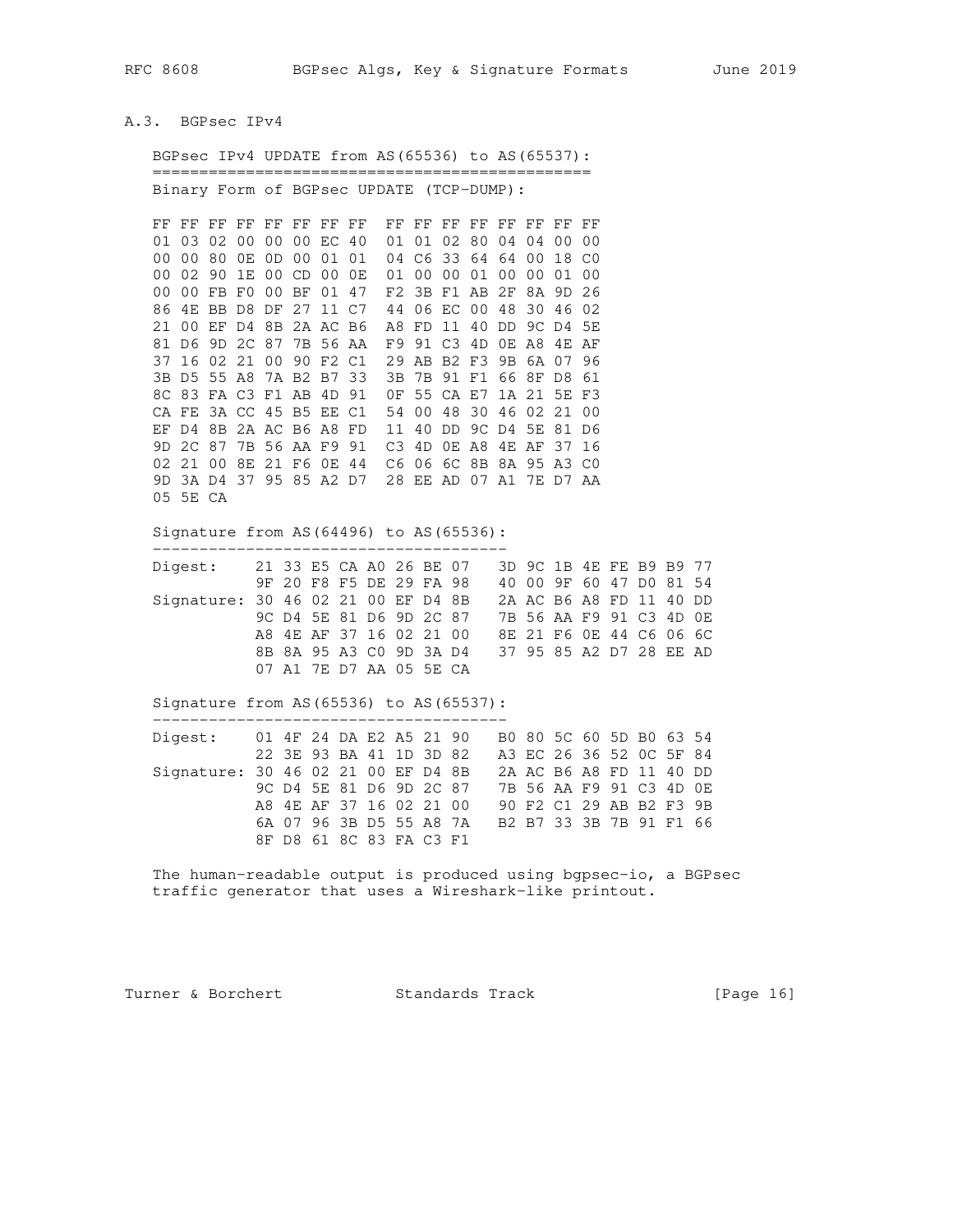```
 Send UPDATE Message
   +--marker: FFFFFFFFFFFFFFFFFFFFFFFFFFFFFFFF
   +--length: 259
   +--type: 2 (UPDATE)
   +--withdrawn_routes_length: 0
   +--total_path_attr_length: 236
      +--ORIGIN: INCOMPLETE (4 bytes)
         | +--Flags: 0x40 (Well-Known, Transitive, Complete)
         | +--Type Code: ORIGIN (1)
         | +--Length: 1 byte
         | +--Origin: INCOMPLETE (1)
      +--MULTI_EXIT_DISC (7 bytes)
         | +--Flags: 0x80 (Optional, Non-transitive, Complete)
         | +--Type Code: MULTI_EXIT_DISC (4)
         | +--Length: 4 bytes
         | +--data: 00 00 00 00
      +--MP_REACH_NLRI (16 bytes)
         | +--Flags: 0x80 (Optional, Non-transitive, Complete)
         | +--Type Code: MP_REACH_NLRI (14)
         | +--Length: 13 bytes
         | +--Address family: IPv4 (1)
         | +--Subsequent address family identifier: Unicast (1)
         | +--Next hop network address: (4 bytes)
         | | +--Next hop: 198.51.100.100
         | +--Subnetwork points of attachment: 0
         | +--Network layer reachability information: (4 bytes)
            | +--192.0.2.0/24
            | +--MP Reach NLRI prefix length: 24
            | +--MP Reach NLRI IPv4 prefix: 192.0.2.0
      +--BGPSEC Path Attribute (209 bytes)
         +--Flags: 0x90 (Optional, Complete, Extended Length)
         +--Type Code: BGPSEC Path Attribute (30)
         +--Length: 205 bytes
         +--Secure Path (14 bytes)
          +--Length: 14 bytes
            | +--Secure Path Segment: (6 bytes)
              | | +--pCount: 1
               | | +--Flags: 0
               | | +--AS number: 65536 (1.0)
            | +--Secure Path Segment: (6 bytes)
               | +--pCount: 1
              +--Flags: 0
               | +--AS number: 64496 (0.64496)
         +--Signature Block (191 bytes)
            +--Length: 191 bytes
            +--Algo ID: 1
```
Turner & Borchert **Standards Track** [Page 17]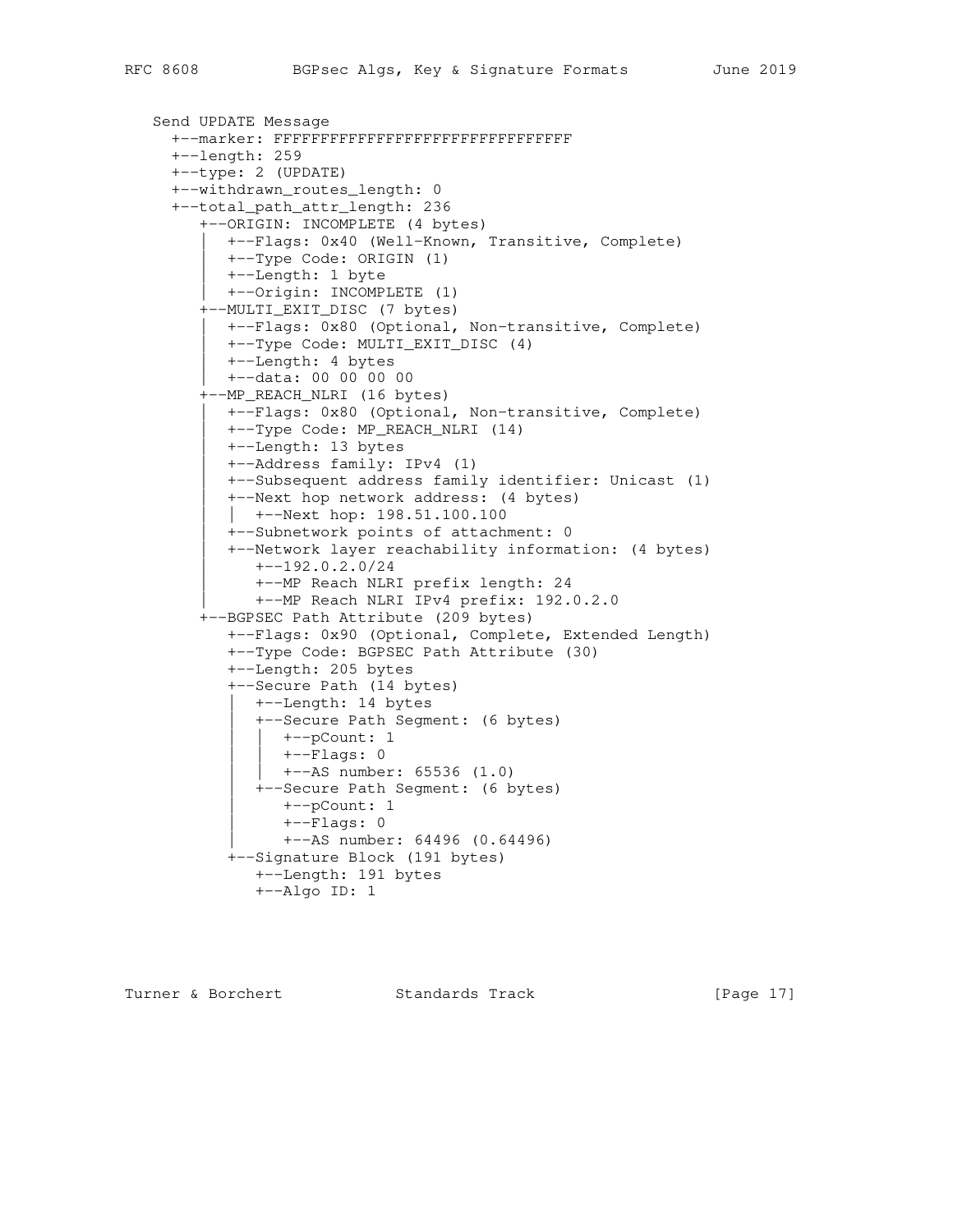+--Signature Segment: (94 bytes) | +--SKI: 47F23BF1AB2F8A9D26864EBBD8DF2711C74406EC | +--Length: 72 bytes | +--Signature: 3046022100EFD48B 2AACB6A8FD1140DD | 9CD45E81D69D2C87 7B56AAF991C34D0E | A84EAF3716022100 90F2C129ABB2F39B | 6A07963BD555A87A B2B7333B7B91F166 | 8FD8618C83FAC3F1 +--Signature Segment: (94 bytes) +--SKI: AB4D910F55CAE71A215EF3CAFE3ACC45B5EEC154 +--Length: 72 bytes +--Signature: 3046022100EFD48B 2AACB6A8FD1140DD 9CD45E81D69D2C87 7B56AAF991C34D0E A84EAF3716022100 8E21F60E44C6066C 8B8A95A3C09D3AD4 379585A2D728EEAD 07A17ED7AA055ECA

## A.4. BGPsec IPv6

BGPsec IPv6 UPDATE from AS(65536) to AS(65537):

 =============================================== Binary Form of BGP/BGPsec UPDATE (TCP-DUMP): FF FF FF FF FF FF FF FF FF FF FF FF FF FF FF FF 01 10 02 00 00 00 F9 40 01 01 02 80 04 04 00 00 00 00 80 0E 1A 00 02 01 10 FD 00 00 00 00 00 00 00 00 00 00 00 C6 33 64 64 00 20 20 01 0D B8 90 1E 00 CD 00 0E 01 00 00 01 00 00 01 00 00 00 FB F0 00 BF 01 47 F2 3B F1 AB 2F 8A 9D 26 86 4E BB D8 DF 27 11 C7 44 06 EC 00 48 30 46 02 21 00 EF D4 8B 2A AC B6 A8 FD 11 40 DD 9C D4 5E 81 D6 9D 2C 87 7B 56 AA F9 91 C3 4D 0E A8 4E AF 37 16 02 21 00 D1 B9 4F 62 51 04 6D 21 36 A1 05 B0 F4 72 7C C5 BC D6 74 D9 7D 28 E6 1B 8F 43 BD DE 91 C3 06 26 AB 4D 91 0F 55 CA E7 1A 21 5E F3 CA FE 3A CC 45 B5 EE C1 54 00 48 30 46 02 21 00 EF D4 8B 2A AC B6 A8 FD 11 40 DD 9C D4 5E 81 D6 9D 2C 87 7B 56 AA F9 91 C3 4D 0E A8 4E AF 37 16 02 21 00 E2 A0 2C 68 FE 53 CB 96 93 4C 78 1F 5A 14 A2 97 19 79 20 0C 91 56 ED F8 55 05 8E 80 53 F4 AC D3

Turner & Borchert Standards Track [Page 18]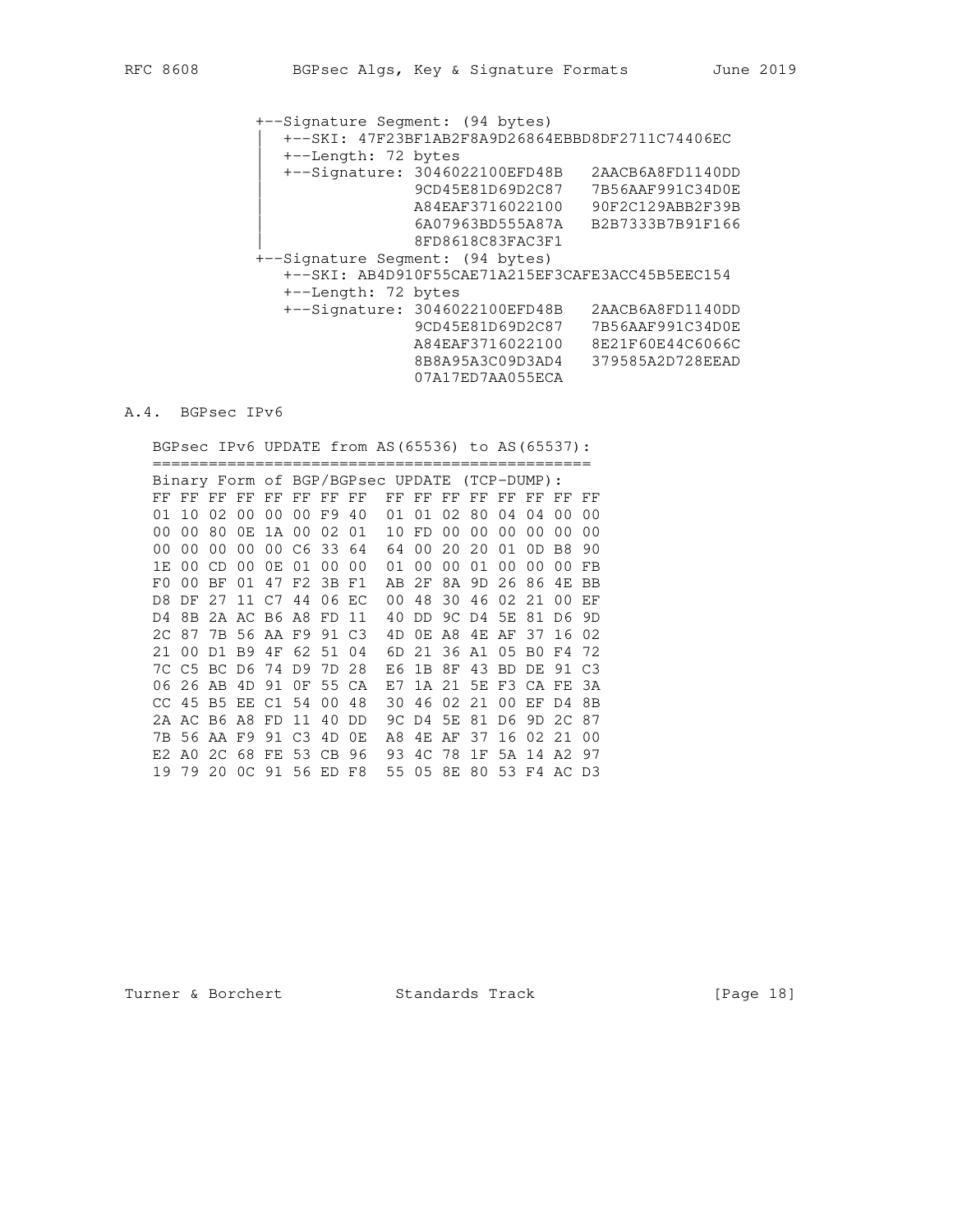Signature from AS(64496) to AS(65536):

| Digest:                            | 8A OC D3 E9 8E 55 10 45 |  |                         |  |                         | 82 1D 80 46 01 D6 55 FC |                         |  |  |  |
|------------------------------------|-------------------------|--|-------------------------|--|-------------------------|-------------------------|-------------------------|--|--|--|
|                                    |                         |  | 52 11 89 DF 4D BO 28 7D |  |                         |                         | 84 AC FC 77 55 6D 06 C7 |  |  |  |
| Signature: 30 46 02 21 00 EF D4 8B |                         |  |                         |  |                         |                         | 2A AC B6 A8 FD 11 40 DD |  |  |  |
|                                    |                         |  |                         |  | 9C D4 5E 81 D6 9D 2C 87 | 7B 56 AA F9 91 C3 4D OE |                         |  |  |  |
|                                    |                         |  | A8 4E AF 37 16 02 21 00 |  |                         |                         | E2 A0 2C 68 FE 53 CB 96 |  |  |  |
|                                    |                         |  |                         |  | 93 4C 78 1F 5A 14 A2 97 | 19 79 20 OC 91 56 ED F8 |                         |  |  |  |
|                                    |                         |  | 55 05 8E 80 53 F4 AC D3 |  |                         |                         |                         |  |  |  |

 Signature from AS(65536) to AS(65537): --------------------------------------

 Digest: 44 49 EC 70 8D EC 5C 85 00 C2 17 8C 72 FE 4C 79 FF A9 3C 95 31 61 01 2D EE 7E EE 05 46 AF 5F D0 Signature: 30 46 02 21 00 EF D4 8B 2A AC B6 A8 FD 11 40 DD 9C D4 5E 81 D6 9D 2C 87 7B 56 AA F9 91 C3 4D 0E A8 4E AF 37 16 02 21 00 D1 B9 4F 62 51 04 6D 21 36 A1 05 B0 F4 72 7C C5 BC D6 74 D9 7D 28 E6 1B 8F 43 BD DE 91 C3 06 26

 The human-readable output is produced using bgpsec-io, a BGPsec traffic generator that uses a Wireshark-like printout.

```
 Send UPDATE Message
   +--marker: FFFFFFFFFFFFFFFFFFFFFFFFFFFFFFFF
   +--length: 272
   +--type: 2 (UPDATE)
   +--withdrawn_routes_length: 0
   +--total_path_attr_length: 249
      +--ORIGIN: INCOMPLETE (4 bytes)
         | +--Flags: 0x40 (Well-Known, Transitive, Complete)
        | +--Type Code: ORIGIN (1)
        | +--Length: 1 byte
        | +--Origin: INCOMPLETE (1)
      +--MULTI_EXIT_DISC (7 bytes)
        | +--Flags: 0x80 (Optional, Non-transitive, Complete)
         | +--Type Code: MULTI_EXIT_DISC (4)
         | +--Length: 4 bytes
         | +--data: 00 00 00 00
      +--MP_REACH_NLRI (29 bytes)
         | +--Flags: 0x80 (Optional, Non-transitive, Complete)
         | +--Type Code: MP_REACH_NLRI (14)
         | +--Length: 26 bytes
         | +--Address family: IPv6 (2)
         | +--Subsequent address family identifier: Unicast (1)
         | +--Next hop network address: (16 bytes)
         | | +--Next hop: fd00:0000:0000:0000:0000:0000:c633:6464
         | +--Subnetwork points of attachment: 0
```
Turner & Borchert Standards Track [Page 19]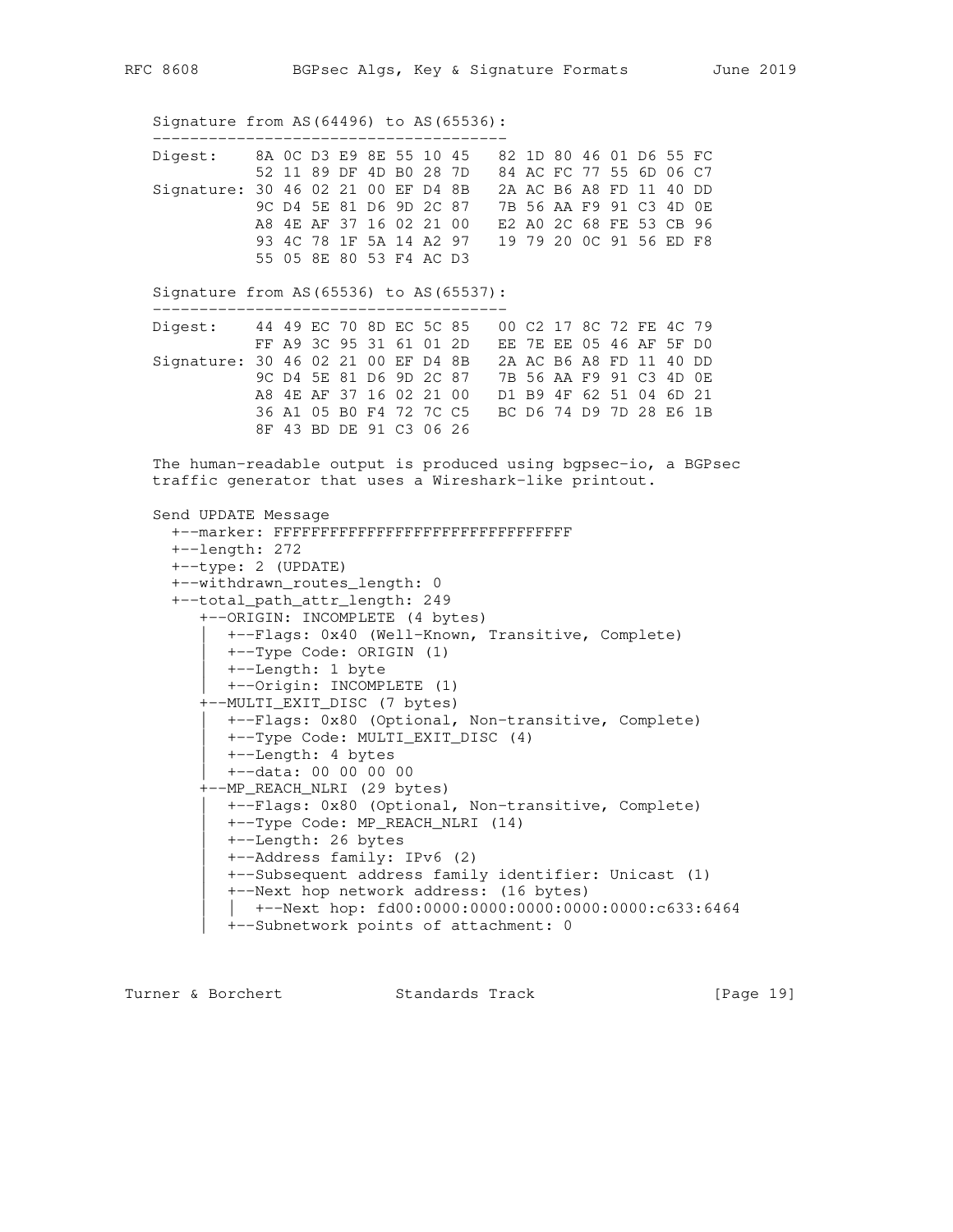```
 | +--Network layer reachability information: (5 bytes)
             | +--2001:db8::/32
             | +--MP Reach NLRI prefix length: 32
           | +--MP Reach NLRI IPv6 prefix: 2001:db8::
        +--BGPSEC Path Attribute (209 bytes)
          +--Flags: 0x90 (Optional, Complete, Extended Length)
          +--Type Code: BGPSEC Path Attribute (30)
          +--Length: 205 bytes
          +--Secure Path (14 bytes)
            | +--Length: 14 bytes
             | +--Secure Path Segment: (6 bytes)
               | | +--pCount: 1
               | | +--Flags: 0
               | | +--AS number: 65536 (1.0)
             | +--Secure Path Segment: (6 bytes)
               | +--pCount: 1
                | +--Flags: 0
                | +--AS number: 64496 (0.64496)
          +--Signature Block (191 bytes)
             +--Length: 191 bytes
             +--Algo ID: 1
             +--Signature Segment: (94 bytes)
               | +--SKI: 47F23BF1AB2F8A9D26864EBBD8DF2711C74406EC
                | +--Length: 72 bytes
 | +--Signature: 3046022100EFD48B 2AACB6A8FD1140DD
 | 9CD45E81D69D2C87 7B56AAF991C34D0E
| A84EAF3716022100 D1B94F6251046D21
 | 36A105B0F4727CC5 BCD674D97D28E61B
                            | 8F43BDDE91C30626
             +--Signature Segment: (94 bytes)
               +--SKI: AB4D910F55CAE71A215EF3CAFE3ACC45B5EEC154
                +--Length: 72 bytes
                +--Signature: 3046022100EFD48B 2AACB6A8FD1140DD
                             9CD45E81D69D2C87 7B56AAF991C34D0E
 A84EAF3716022100 E2A02C68FE53CB96
 934C781F5A14A297 1979200C9156EDF8
                             55058E8053F4ACD3
```